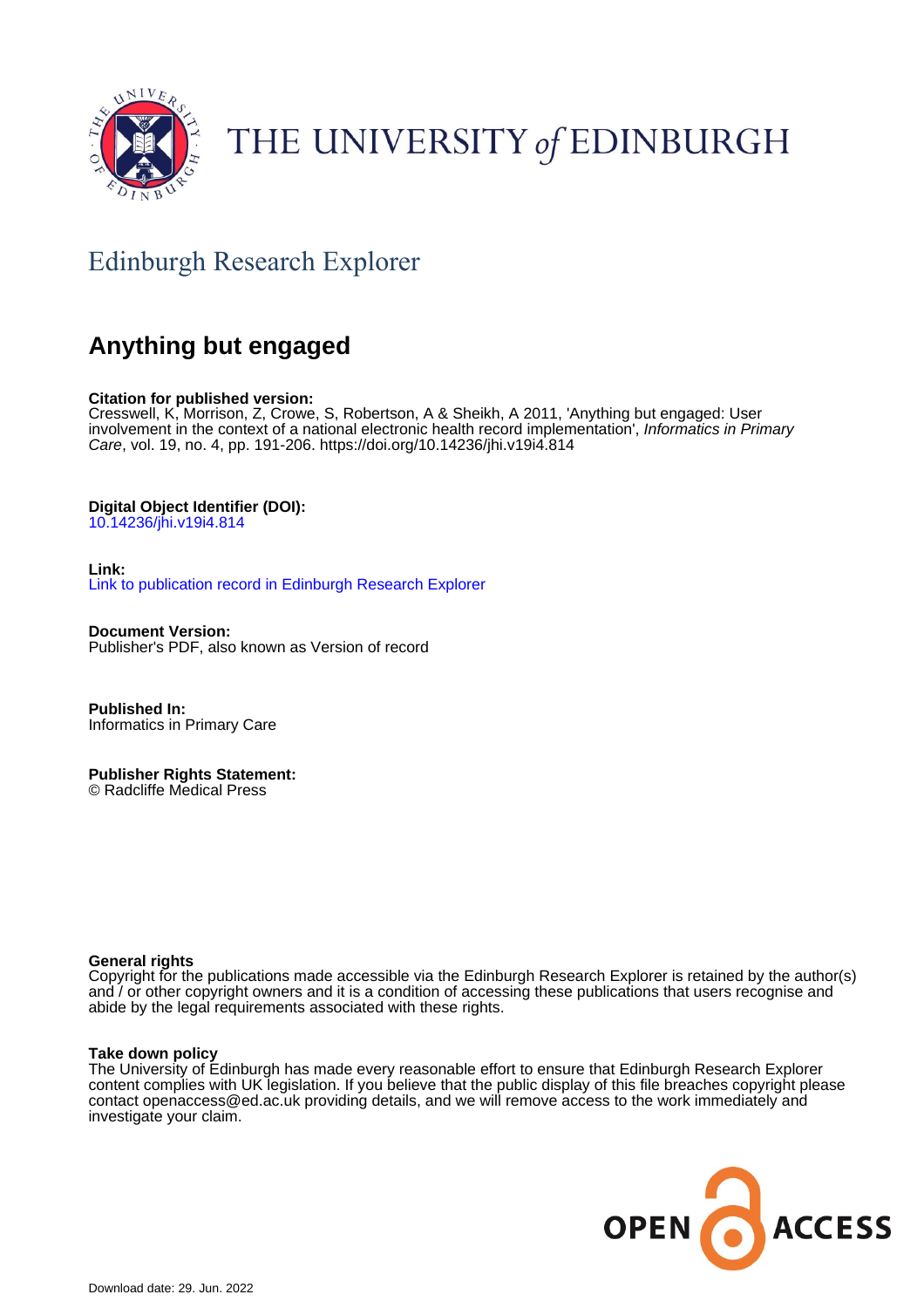# Refereed paper

# Anything but engaged: user involvement in the context of a national electronic health record implementation

Kathrin Cresswell BSc MSc PhD Research Associate

Zoe Morrison BSc MSc Research Fellow

eHealth Research Group, Centre for Population Health Sciences, University of Edinburgh, UK

Sarah Crowe MPharm PhD MPSI MRPharmS Division of Primary Care, University of Nottingham, UK

Ann Robertson BSc MSc PhD Research Fellow

Aziz Sheikh MB BS DRCOG DCH MSc MD FRCGP FRCP

Professor of Primary Care Research and Development

eHealth Research Group, Centre for Population Health Sciences, University of Edinburgh, UK

### **ABSTRACT**

Background The absence of meaningful end user engagement has repeatedly been highlighted as a key factor contributing to 'failed' implementations of electronic health records (EHRs), but achieving this is particularly challenging in the context of national scale initiatives. In 2002, the National Health Service (NHS) embarked on a so-called 'top-down' national implementation strategy aimed at introducing commercial, centrally procured, EHRs into hospitals throughout England.

Objective We aimed to examine approaches to, and experiences of, user engagement in the context of a large-scale EHR implementation across purposefully selected hospital care providers implementing early versions of nationally procured software.

Methods We conducted a qualitative, case-study based, socio-technically informed, longitudinal investigation, purposefully sampling and collecting data from four hospitals. Our data comprised a total of 123 semi-structured interviews with users and managers, 15 interviews with additional stakeholders, 43 hours of non-participant observations of meetings and system use, and relevant organisation-specific documents from each case study site. Analysis was thematic, building on an existing model of user engagement that was originally developed in the context of studying the implementation of relatively simple technologies in commercial settings. NVivo8 software was used to facilitate coding.

Results Despite an enduring commitment to the vision of shared EHRs and an appreciation of their potential benefits, meaningful end user engagement was never achieved. Hospital staff were not consulted in systems choice, leading to frustration; they were then further alienated by the implementation of systems that they perceived as inadequately customised. Various efforts to achieve local engagement were attempted, but these were in effect risk mitigation strategies. We found the role of clinical champions to be important in these engagement efforts, but progress was hampered by the hierarchical structures within healthcare teams. As a result, engagement efforts focused mainly on clinical staff with inadequate consideration of management and administrative staff.

**Conclusions** This work has allowed us to further develop an existing model of user engagement from the commercial sector and adapt it to inform user engagement in the context of large-scale eHealth implementations. By identifying key points of possible engagement, disengagement and re-engagement, this model will we hope both help those planning similar large-scale EHR implementation efforts and act as a much needed catalyst to further research in this neglected field of enquiry.

Keywords: electronic health record, engagement, implementation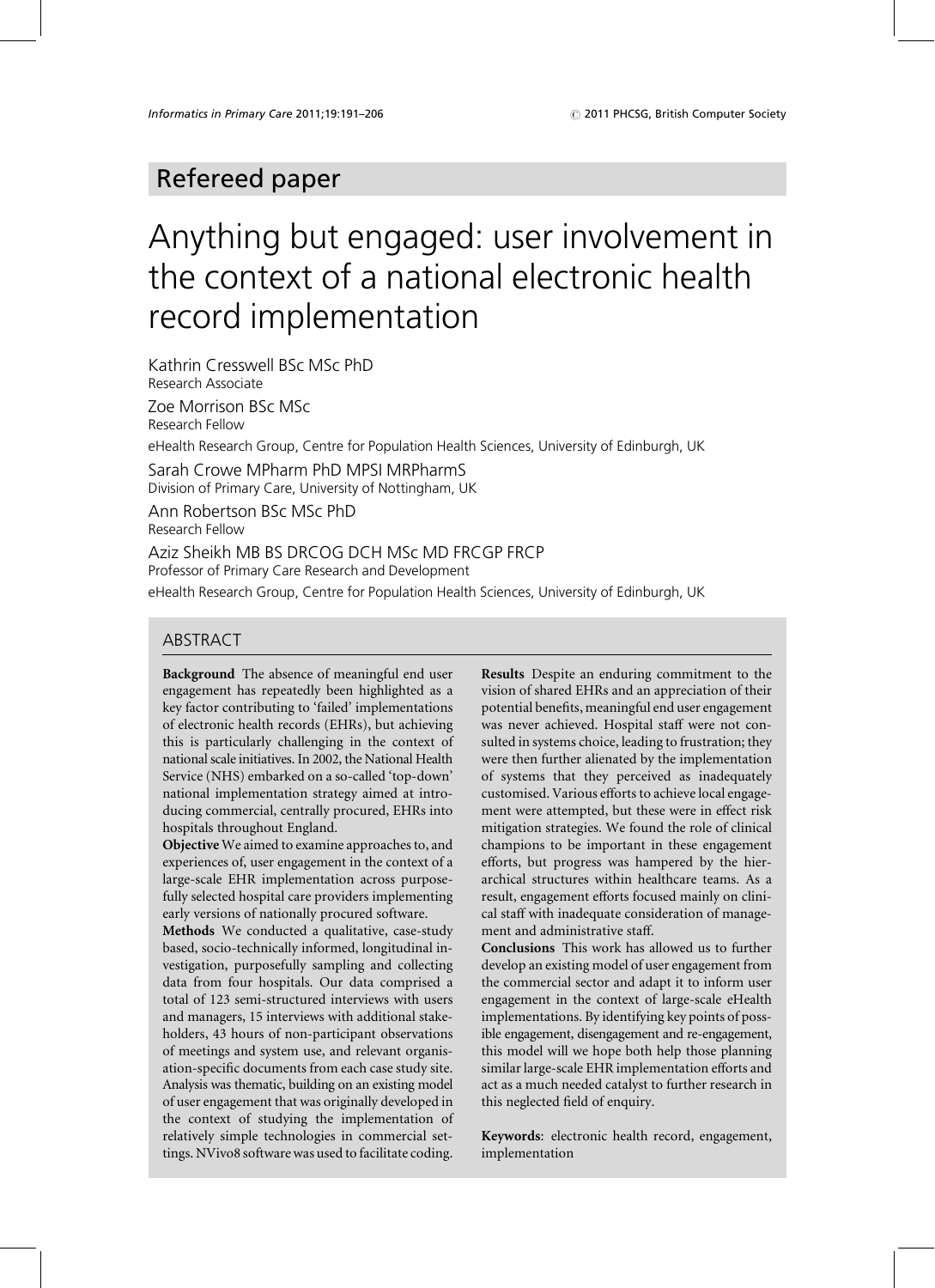# Introduction

Information technology (IT) is increasingly being utilised to facilitate the sharing of information across teams and groups of healthcare staff.<sup>1</sup> In the hope of realising more effective and safer care, many countries are actively pursuing the implementation of electronic health record (EHR) systems through making major investments in these initiatives.<sup>2</sup> However, the existing literature suggests that many IT implementations, particularly those that involve complex organisational transformations, fail to realise their full potential, this often reflecting, amongst other things, the lack of effective approaches to user engagement.<sup>3,4</sup>

To date, agreeing on a shared definition of user engagement in the context of technological innovation in healthcare settings has been difficult, as approaches and contexts vary significantly. Its conceptualisation often depends on the technology in question and the need to accommodate alternate perspectives of different stakeholders, including both implementers (often focusing on the process of engagement) and user groups (often focusing on subjective experiences of this process).<sup>5</sup> More specifically, in relation to eHealth innovations, user engagement tends to be conceptualised as a process involvement in as many aspects of the design, implementation and adoption processes as possible in order to increase a sense of ownership and reduce resistance to the introduction of the new system. $6-25$  The underlying assumption here is that users are best placed to understand the intended context of system use; by contrast, developers and implementers may lack important clinical insights, resulting in a lack of understanding of the potential consequences of technologies for end users.<sup>26,27</sup>

England was one of the first countries to make substantial efforts to implement procured EHR systems into hospitals on a national scale. The National Health Service Care Record Service (NHS CRS) was part of a wider program to modernise the NHS through the National Programme for IT (NPfIT). The NHS CRS has been conceptualised as a 'top-down' implementation, this reflecting its central management, substantial scale and ambitious implementation timelines.<sup>28,29</sup> NHS Connecting for Health (NHS CFH), an 'arms-length' government agency, was charged in 2005 with implementing these nationally procured EHR systems. These included iSOFT's Lorenzo Regional Care (henceforth referred to as Lorenzo), Cerner's Millennium and CSE Healthcare's RiO.

In this paper, we focus on the approaches to, and experiences of, end user engagement in relation to the implementation and adoption of Lorenzo software (which is described in Box 1). We conceptualise user engagement as a form of involvement which will lead to informed implementation of an effective system that is assimilated into working practices due to close alignment with user needs and expectations. We chose to concentrate on this particular software because it was - uniquely - planned to be co-created with NHS organisations and users, which should have facilitated and greatly enhanced user engagement.<sup>6-25</sup> Although such co-creation models have been studied previously, the implementation as part of NPfIT was of particular interest as this differed from the smallerscale implementations studied hitherto and offered potential insights into user engagement within a multiorganisation and a multi location context.

We thus seek in this paper to build on the existing user engagement literature in relation to IT in health care by reflecting on the approaches to and experiences of user engagement in a national implementation of complex EHRs. Most work to date has focused on small-scale individual organisation-centred implementation approaches allowing extensive customisation of commercial software according to local need. $6-25$  We draw in particular on an existing theoretical model of user engagement from less complex, commercial IT applications (Figure 1),<sup>5</sup> and our own work to explore approaches to user engagement in the context of the NPfIT. Based on our findings, we map out where the differences between national implementation and

### **Box 1** Characteristics of Lorenzo Regional Care implemented as part of the NPfIT

- Lorenzo is a specific type of web-based EHR software that is built whilst being implemented in the North, Midlands and Eastern Region (NME) of England covering  $\sim$  60% of the country.
- It was originally planned to be implemented as a single solution across both primary and secondary care settings, but the scope was subsequently reduced to exclude primary care settings as contracts were repeatedly renegotiated in order to reduce costs in a climate of increasing economic uncertainty.
- Lorenzo does not exist as yet in its full form, as the original intention was to develop a system in collaboration with the NHS so that it would address the needs of users. Different releases are available as soon as they are developed in India, where most of the developers are based.
- Although releases have to be implemented consecutively, organisations are to some extent free to choose which parts of releases they wish to implement according to their needs.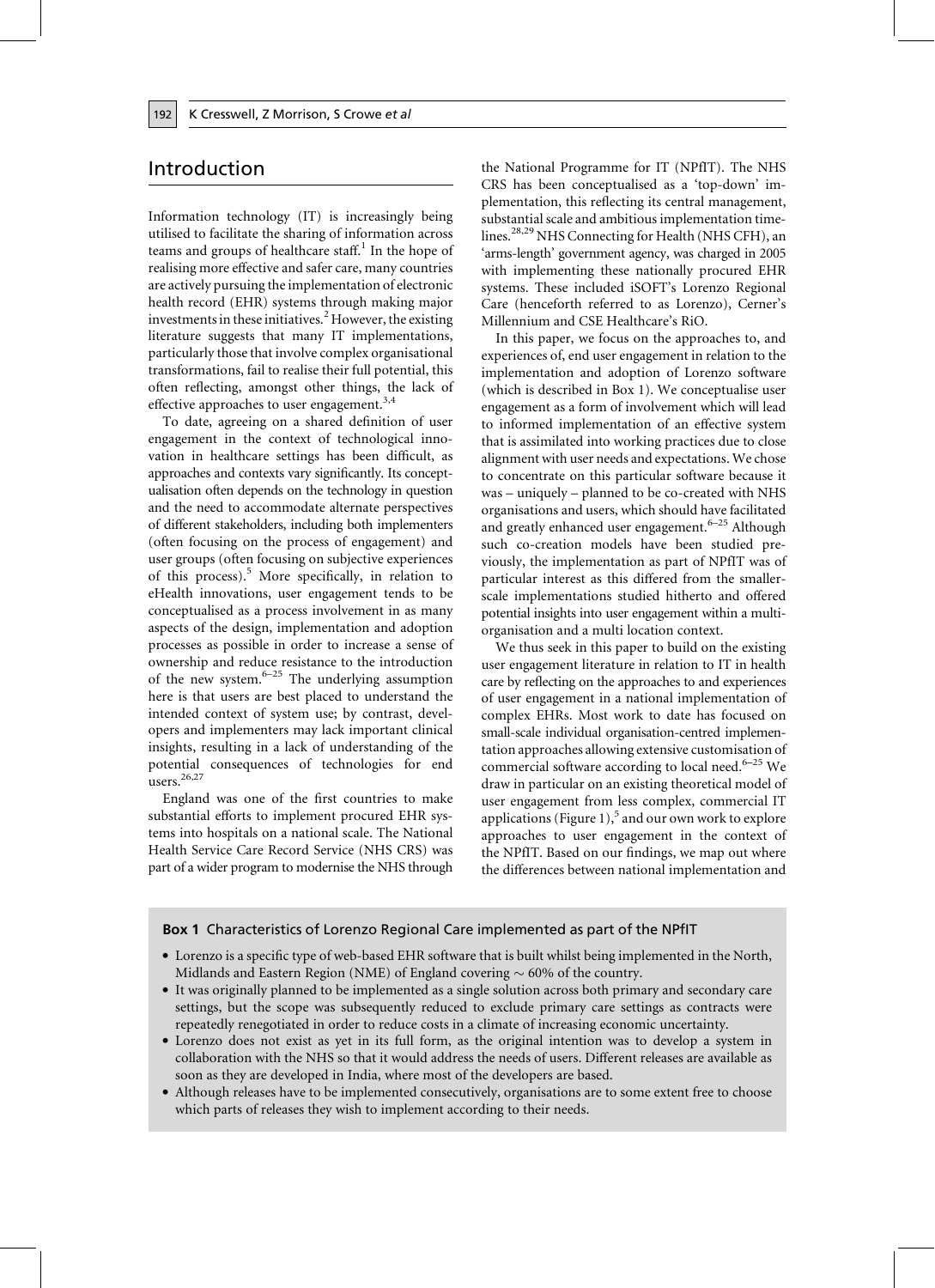

Figure 1 A model of user engagement based on a literature review of technology implementation in the commercial sector (adapted from O'Brien and Toms<sup>5</sup> with permission of John Wiley and Sons)

single organisation-centred implementation approaches and associated user engagement lie, how engagement efforts in relation to the NPfIT have been perceived by users and organisations, and how approaches to facilitate engagement can be applied more effectively to large-scale IT implementations. We conclude by offering some preliminary recommendations arising from this work that national and international policy makers and implementation teams may wish to consider

# Methods

### Design

For the purposes of this paper, we drew on a subset of qualitative data collected as part of our national evaluation of the NHS CRS in English hospitals.<sup>28,30,31</sup> In doing so, we focused on the implementation of Lorenzo as a complex type of EHR software that was intended to be co-created in collaboration with NHS staff, and which therefore did not exist in its final form when implementation began.

Our methods have been reported in detail elsewhere.<sup>28,31</sup> Briefly, data were collected between February 2009 and November 2010 from four 'early adopter' hospitals implementing Lorenzo. Participating hospitals were conceptualised as case study sites and were purposefully sampled as some of the first to implement these new systems.  $32-35$  In addition, we collected data from policy makers, system developers and other relevant stakeholders. Our work drew on sociotechnical principles to explore the complex mutually shaping interrelationship between social and technical factors as well as the user experiences of the technology over time.<sup>5,24,36-42</sup>

### Data collection

Our dataset comprised a combination of 43 hours of observational fieldwork and semi-structured interviews with 123 stakeholders including users and managers from case study sites. These were complemented by interviews with an additional 15 stakeholders outside hospitals including governmental stakeholders, developers and representatives from the independent sector. We also collected and analysed a range of associated hospital-specific (an average of three in each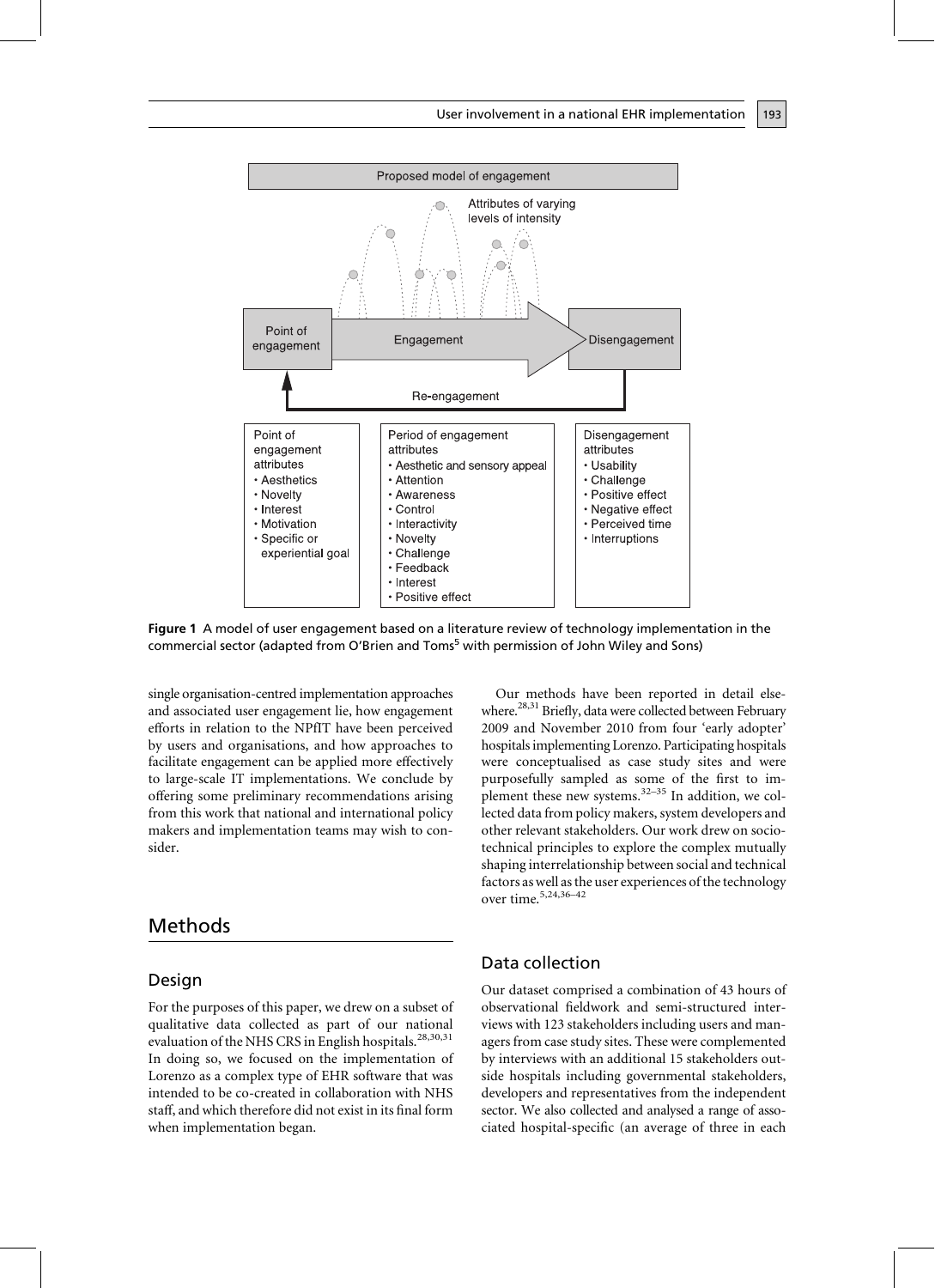case study site) and national documents, which we treated as secondary data sources.

Documents, interviews and observations at case study sites allowed us to investigate how the national implementation was approached by local management and received by local users. Examination of national documents and interviews with a wider range of stakeholders gave insights into the broader, national landscape in which these developments were taking place.

Where possible, data from four hospitals were collected at two different time points, approximately six months apart, to allow a certain amount of maturation of software development. During this time, organisations had also expanded their user base and/ or software functionality. This longitudinal data collection allowed us to capture developments over time as organisations and users worked out the consequences of the nationally implemented system with incrementally increasing functionality.

### Data analysis

194

Data were collected and analysed by a designated lead researcher who had overall responsibility for data collection at all four case study sites (KC), drawing on the approach outlined by Miles and Huberman,<sup>4</sup> and Mason.<sup>44</sup> Interviews were transcribed and together with documents and field notes uploaded into NVivo8 software. Initially, data were organised along dimensions identified in the literature as important for 'successful' EHR implementation, whilst still allowing new categories to emerge. Initial coding dimensions included technical, human/social, organisational and macro-environmental factors.<sup>45</sup> Across these dimensions, we examined issues relating to user engagement in more detail by retrieving data from all sources coded against user engagement. We then examined the data in this category and developed subthemes, initially within and then across case study sites and at different time points.<sup>43</sup> These were refined based on seeking complementary contextual data (providing wider contextual insights into the situation), confirmatory data (supporting prior theoretical assumptions developed from other sources) and disconfirming data (those that did not fit with developed theoretical explanations). Disconfirming data and inconsistencies between data sources were examined in most detail. The use of matrices facilitated this analytical process. Throughout, the approach was to investigate user experiences and management efforts through an interpretative lens,<sup>44</sup> seeking to understand how the new system and associated engagement efforts were perceived on the ground.

# Results

A full summary of our dataset and a brief description of each case study site are given in Table 1. Our results broadly confirmed the importance of a number of factors influencing user engagement in large-scale healthcare IT implementations, but they also shed light on important new dimensions (Table 2).<sup>3,20,45-48</sup> We have summarised these graphically, building on an existing model of user engagement from less complex commercial technologies in Figure 2.<sup>5</sup>

We identified the following subthemes, which will be considered in turn:

- layers of complexities to engagement approaches resulting from the national procurement
- usability and customisability issues
- the role of champions and other key individuals
- the complexity surrounding the hierarchical structures and associated engagement efforts of clinical staff.

We begin by describing the strategies for user engagement employed within the context of the national implementation as a whole and in our case study (Lorenzo) sites in particular. We then describe experiences of user engagement efforts on the ground, before discussing potential ways forward.

## Understanding approaches to user engagement in the context of a national implementation

Users generally bought into the overarching vision of nationally shared EHRs, thereby providing a receptive basis for the initial 'point of engagement' (see Figure 2).

'Electronic I think it needs to be done now, I think. I don't know, I just think the day of paper notes is probably gone when there's so much technology around...If you think about it's a very ancient way of doing things to write everything down when there's so much technology out there ... Good vision, but whether this system could do it I don't know.' (Interview, healthcare professional)

Naturally, this overall vision encompassed a number of expectations based on existing needs and the hope for the new system to address these:

'The expectation of the service that I had, I mean I went to a launch a couple of years ago and when they launched it. It was like "wow how cool would that be if you could put in a number and the whole history of someone came up", especially because from the [name of area] we have a lot of people from away as well and you can actually see what, all that data and all that information so you get to know the patient quicker because sometimes the paper notes take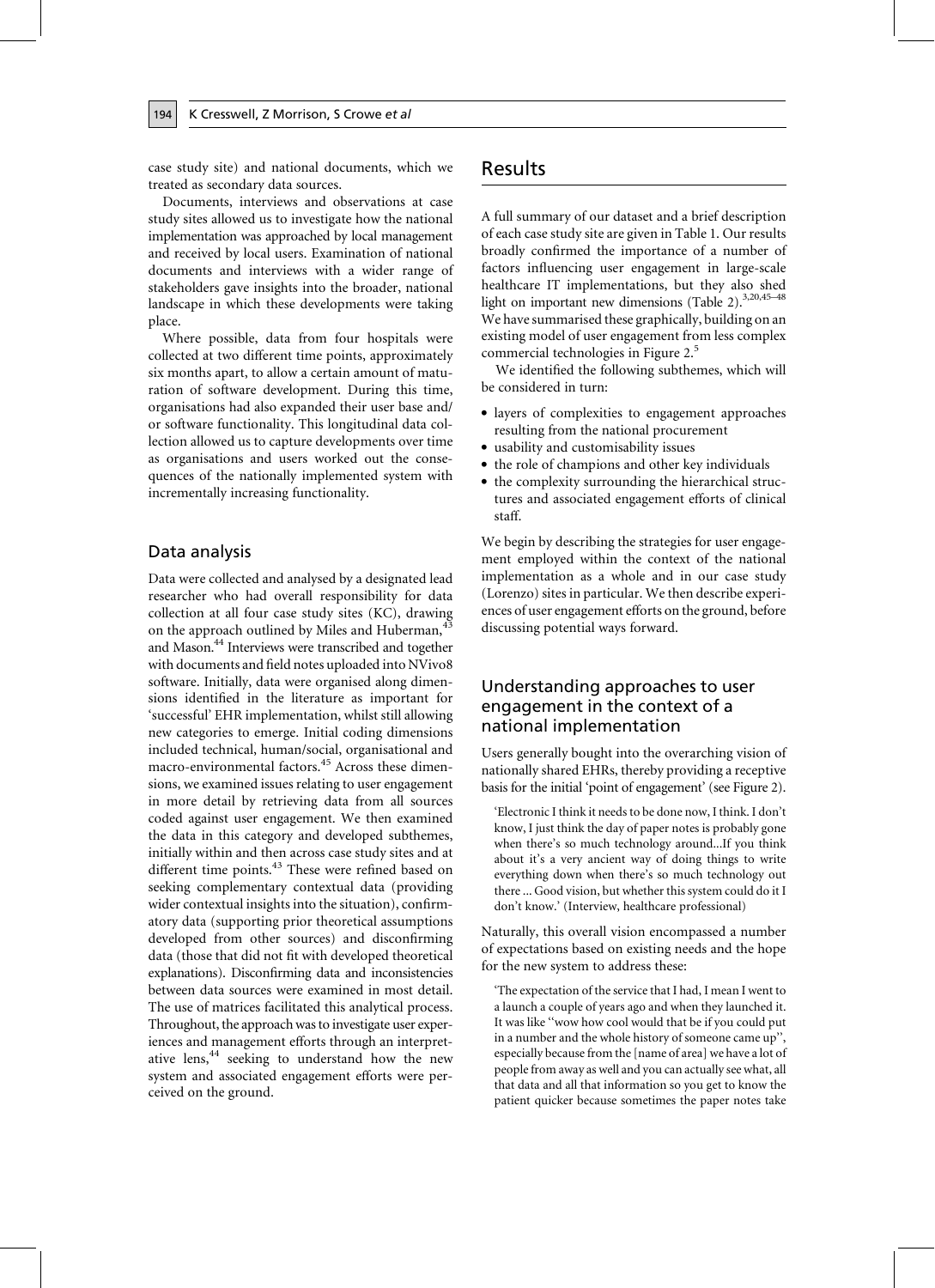| Case study                                                                                                                                                                                                                                                                                                                                                  |                                                                                                                                                                                                                                                                                                                                                                                                           |                                                                                                                                                                                                                                                                                                                                       |                                                                                                                                                                                                                                                                                                                                |                                                                                                                                                                  |
|-------------------------------------------------------------------------------------------------------------------------------------------------------------------------------------------------------------------------------------------------------------------------------------------------------------------------------------------------------------|-----------------------------------------------------------------------------------------------------------------------------------------------------------------------------------------------------------------------------------------------------------------------------------------------------------------------------------------------------------------------------------------------------------|---------------------------------------------------------------------------------------------------------------------------------------------------------------------------------------------------------------------------------------------------------------------------------------------------------------------------------------|--------------------------------------------------------------------------------------------------------------------------------------------------------------------------------------------------------------------------------------------------------------------------------------------------------------------------------|------------------------------------------------------------------------------------------------------------------------------------------------------------------|
| $(1)$ A large-scale<br>Lorenzo<br>implementation in<br>an acute setting                                                                                                                                                                                                                                                                                     | (2) A small-scale<br>Lorenzo<br>implementation in<br>a community<br>setting                                                                                                                                                                                                                                                                                                                               | (3) A medium-scale (4) A small-scale<br>Lorenzo<br>implementation in<br>a mental health<br>setting                                                                                                                                                                                                                                    | Lorenzo<br>implementation in<br>an acute setting                                                                                                                                                                                                                                                                               | Overarching                                                                                                                                                      |
| 54 interviews with<br>hospital staff, with<br>a total of 29<br>different<br>interviewees: 8<br>operational staff<br>and 21 users<br>10 hours of<br>observations<br>13 pages of<br>researcher field<br>notes<br>Documents:<br>deployment history<br>timeline, project<br>initiation<br>document,<br>electronic patient<br>record next stage<br>business case | 30 interviews with<br>hospital staff, with<br>a total of 23<br>different<br>interviewees: 9<br>operational staff<br>and 14 users<br>24 hours of<br>observations<br>Six pages of<br>researcher field<br>notes<br>Documents:<br>project initiation<br>document, two<br>project status<br>reports, several sets<br>of minutes from a<br>software steering<br>group meetings,<br>interim evaluation<br>report | 22 interviews with<br>hospital staff, with<br>a total of 20<br>different<br>interviewees: 6<br>operational staff<br>and 14 users<br>4.5 hours of<br>observations<br>15 pages of<br>researcher field<br>notes<br>Documents:<br>project initiation<br>document, two<br>deployment<br>verification reports,<br>lessons learned<br>report | 17 interviews with<br>hospital staff, with<br>a total of 15<br>different<br>interviewees: 9<br>operational staff<br>and 6 users<br>5 hours of<br>observations<br>34 pages of<br>researcher field<br>notes<br>17 documents<br>including Trust<br>internal<br>communications,<br>supplier<br>documentation and<br>press coverage | 15 interviews with<br>governmental<br>stakeholders,<br>independent and<br>commercial sector<br>representatives<br>Examination of<br>national policy<br>documents |

### Table 1 A summary of our data set

time to come through and things can be done accordingly.' (Interview, healthcare professional)

However, the vision of shared EHRs became compromised by national arrangements. Although the government was a significant stakeholder in driving the overall implementation, it did not directly facilitate the engagement of users as this responsibility was largely devolved to individual organisations implementing Lorenzo. As hospital staff were potential users, hospitals were considered to be in a good position to coordinate local engagement efforts. As one confidential national document reads:

'[Engaging clinicians] is seen as a key issue, and any difficulty experienced in engaging with clinicians will result in a reduction in the speed of the implementation and in benefits realisation ... [the] devolved approach to implementation is rooted in the belief that one can only implement changes to working practices at a local level. The focus for clinical engagement is therefore at that local  $level$ 

Local engagement efforts were, however, complicated by the 'top-down' implementation and the nationally procured nature of Lorenzo software. Here, a close working relationship between users and management introducing the change was not possible as implementation was led by national structures. Local organisations (including users) were not involved in systems choice, which should have been an important consideration at the initial 'point of engagement' (i.e. the beginning of the process of engagement), building on the common vision of a national EHR (Figure 2). This is illustrated by the following extract from a Department of Health publication:

'The Department [of Health] ... decided to conclude the bulk of procurement activities before focusing on communicating with and engaging NHS staff. Wider engagement and mobilisation of the NHS was not started until [it] was] judged that procurement had reached a sufficient stage of maturity to be able to communicate its outcome in a meaningful and efficient way. It was concerned that to have done so earlier might have raised expectations which were either speculative or may not have been met and there were also resourcing constraints.' (Source: Department of Health, 2006)<sup>49</sup>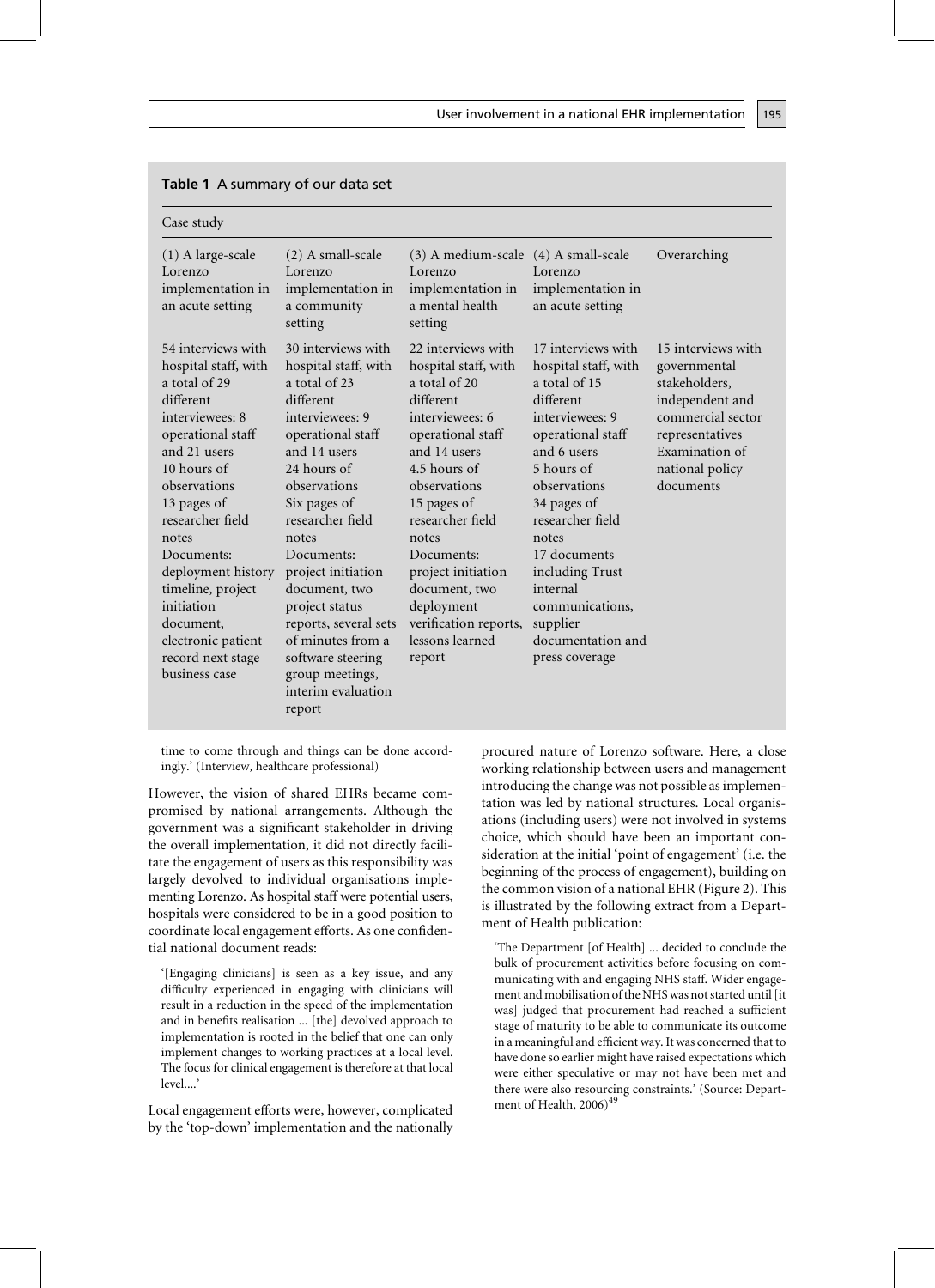| arising from the research                                                                                    |                                                |  |  |  |
|--------------------------------------------------------------------------------------------------------------|------------------------------------------------|--|--|--|
| Themes and subthemes emerging from our research                                                              | Overlap with the existing<br>literature (Refs) |  |  |  |
| Technical dimension                                                                                          |                                                |  |  |  |
| Usability                                                                                                    | 14, 17, 24, 53, 61 - 63                        |  |  |  |
| Customisability                                                                                              | 8,64-66                                        |  |  |  |
| Software that is built whilst being implemented                                                              |                                                |  |  |  |
| Social/human dimension<br>A shared vision                                                                    |                                                |  |  |  |
| A participatory approach to implementation and development                                                   | $6 - 18,21 - 25$                               |  |  |  |
| Effective integration into existing workflows                                                                | 7,14-16,23,61,62,67-74                         |  |  |  |
| Champions and boundary spanners as translators between management and                                        | 8, 10, 18, 22, 24, 42, 53, 55,                 |  |  |  |
| user worlds                                                                                                  | 61, 67, 69, 75 - 81                            |  |  |  |
| Users' willingness to participate in engagement efforts                                                      |                                                |  |  |  |
| Organisational dimension                                                                                     |                                                |  |  |  |
| Assessment and addressing of user requirements/attitudes/concerns                                            | 15, 18, 25, 41, 42, 61, 65 –                   |  |  |  |
|                                                                                                              | 67,69,79,81-86                                 |  |  |  |
| Effective communication between developers, management and end users                                         | 8,11,22,42,66,67,76,                           |  |  |  |
|                                                                                                              | 78,87-89                                       |  |  |  |
| Effective leadership and incentives for use                                                                  | 6,8,9,11,16,21,22,40,42,                       |  |  |  |
|                                                                                                              | 53,61,69,83,89-91                              |  |  |  |
| Identification and agreed measurement of individual and organisational<br>benefits throughout implementation | 11, 16, 17, 42, 53, 61, 65,<br>68,80,89,92-95  |  |  |  |
| Effective training and support structures for users                                                          | 8, 10, 14, 17, 21, 25, 42, 62,                 |  |  |  |
|                                                                                                              | 64, 68, 69, 80, 82, 87 -                       |  |  |  |
|                                                                                                              | 89,91,94-99                                    |  |  |  |
| Evaluation and monitoring of progress                                                                        | 6, 10, 14, 17, 18, 21, 22, 40, 50,             |  |  |  |
|                                                                                                              | 53,74,76,83,88,89,100-104                      |  |  |  |
| Real versus tokenistic engagement                                                                            |                                                |  |  |  |
| Clinical versus user engagement                                                                              |                                                |  |  |  |
| Targeted versus organic engagement - time needed for this to occur                                           |                                                |  |  |  |
| Balance between encouraging and mandating use                                                                |                                                |  |  |  |
| Incentives for users versus focusing engagement efforts on non-users                                         |                                                |  |  |  |
|                                                                                                              |                                                |  |  |  |

# Table 2 Main themes identified, overlap with the existing literature and novel themes

Wider macro-environmental dimension Engaging on a national scale Passing user engagement on to local organisations Nationally procured software - configurational constraints

Local stakeholders in hospitals were unlikely ever to meet the implementers working at a national level, yet at the same time were under intense political pressure to implement the selected products:

'The Public Accounts Committee was quite critical weren't they? They were very clear that, I think it was about six months ago now, they were very clear that if there hadn't been substantial progress over the next six/ seven months they were going to look at the whole strategy (...) you know, shoe horn in something that isn't ready ...' (Interview, manager)

As a result, hospital management found itself trying to 'sell' software that it had not chosen to their clinical and administrative staff. This was a difficult undertaking as early release software had limited functionality and offered little in the way of benefits to clinicians or patients, and was replacing well-functioning local systems. In addition, they could not demonstrate the product to its potential users as it did not exist in its final form at that time. These difficulties are exemplified in this interview extract:

'I'll never forget this, when we had a Programme Board ... and they said we have been told by the Secretary of State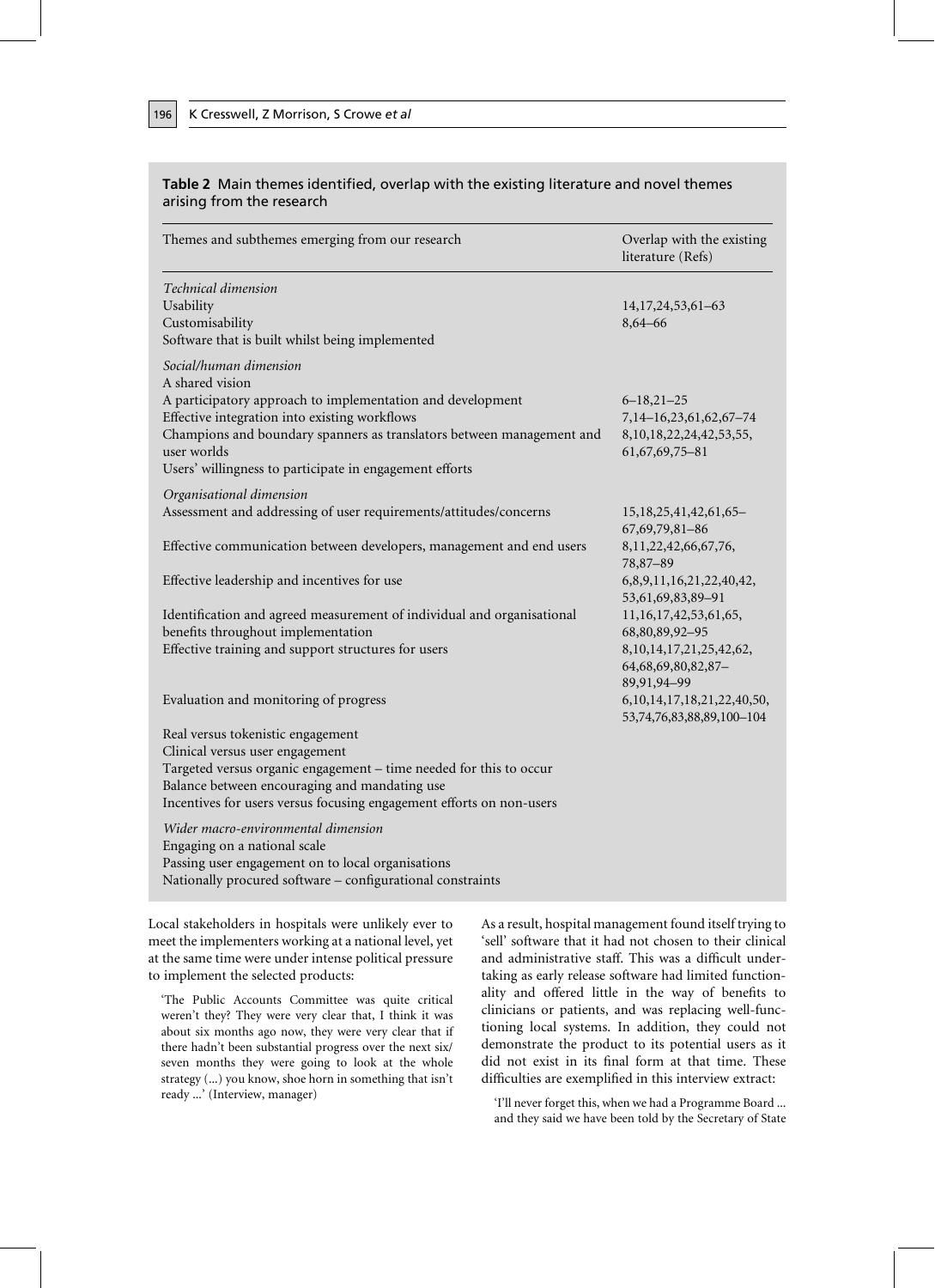

Figure 2 A model of user engagement emerging from our results

essentially, obviously not personally but through his agents that we will be deploying this product in this many Trusts over this period of time and everybody on the [place] goes "what? Nobody told us." So then the CIOs [Chief Information Officers] had to go to their Trusts, you know, there's about seven acute Trusts and Mental Health Trusts and said you've got to deploy this product over this time period, then they would say to me what's the product and I'd say I don't know, there isn't one but there will be, trust me, you know, you can imagine what they would say to that. It's completely stupid, completely bonkers ...' (Interview, governmental stakeholder)

Over time, hospital management therefore tended to lose credibility amongst users. Engagement was in effect inhibited right from the start as the new system could not be demonstrated to users, with the consequence that changes in business, clinical and administrative processes could not be planned for. The first quote below illustrates this lack of credibility, whilst the second quote illustrates how problems in business planning were perceived to impact on efforts to engage system users:

'... well I think if you're trying to promote change which is what the National Programme is all about, what informatics was set up to do, then I guess that if you're trying to convince someone to change you need credibility don't you? You need two types of credibility, one that what you're trying to do is compatible with their vision of the future and it's a good thing to do. And also you need them to feel that it's safe to change, you know, if I commit a change to my process to take advantage of all these systems are you going to support me? And that's what we're trying to work up.' (Interview, manager)

'... one of the difficulties for us as a Trust was that we had to design our business processes without having access to the system and I'm sure that's something that's been said throughout all the other Trusts is, you know, when you're engaging with clinicians because it's, you know, it's being sold as a clinical product and you can't show them how it's going to work it's very hard for them to say well, yea, we'll use this bit here and we'll use that bit here and so for me it was a challenge.' (Interview, manager)

Problems with the lack of credibility of the software were further exacerbated by early negative experiences with Lorenzo, with clinicians expressing concerns around increased workload, and hospitals reporting that it negatively impacted on organisational functioning. Consequently, users began to disengage with the system implementation (see Figure 2).

'It does take a little longer to request an investigation than it does using a pen and paper and clearly if we're going to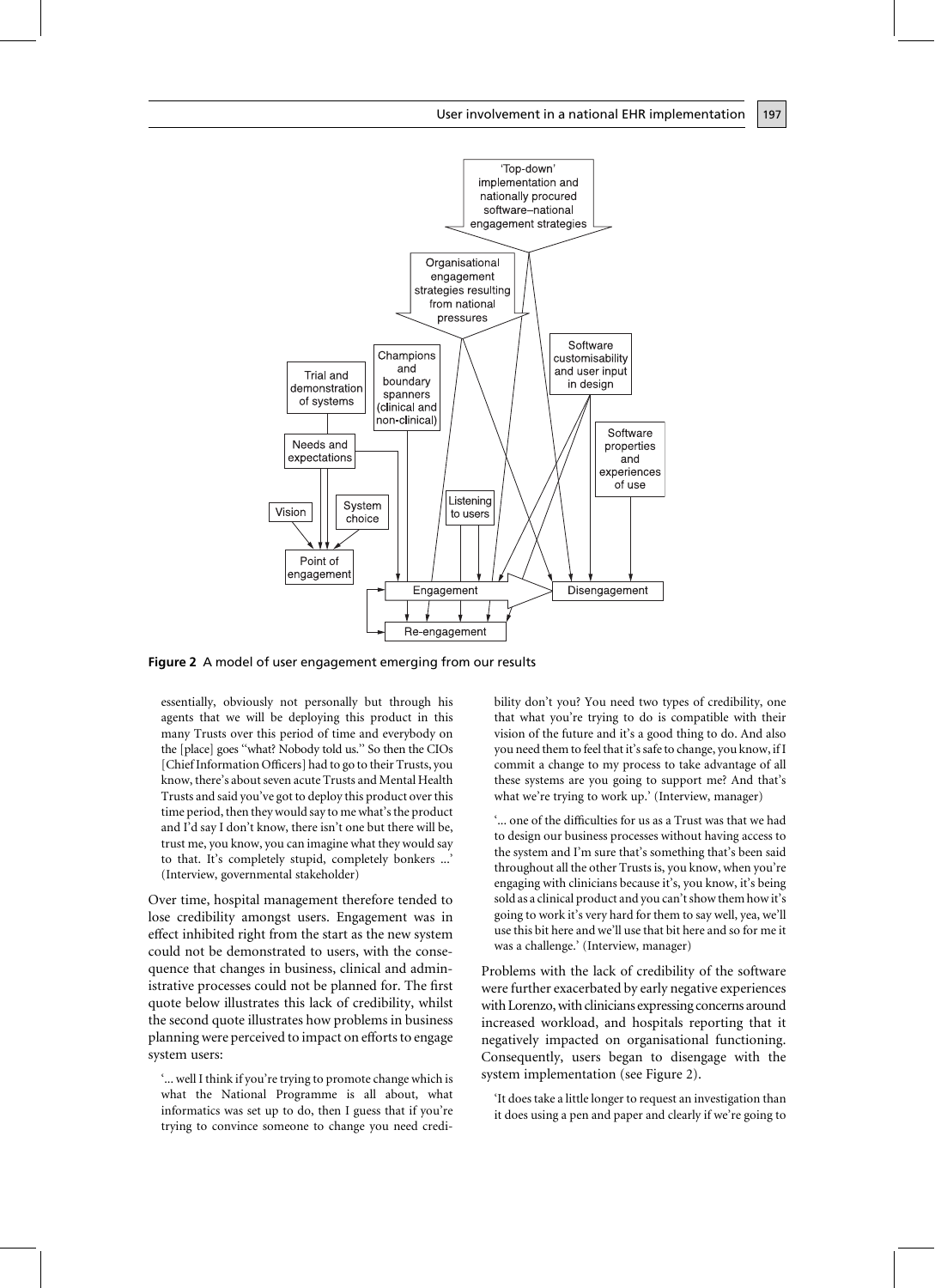use an electronic system it needs to be at least as efficient in terms of time utilisation as the pen and paper otherwise it isn't going to get used universally. So that needs to be improved a little bit but I think it is at an early stage and there's a lot of potential to the system.' (Interview, manager)

Relevant national bodies (in particular NHS CFH) and local management (hospitals) attempted to address this lack of user engagement with 'engagement strategies' focusing on 'stakeholder management' predominantly aimed at clinical users. These approaches were designed to mitigate a recognised risk of users refusing to use the new system. They included targeted communication of anticipated benefits of usage, training, the appointment of clinical leads and attempts to increase users' input into system design.<sup>9,14,50,51</sup> Hospital management's targeted communication strategies were illustrated during the following interview:

'I think it's about what are we communicating, how are we communicate that, what are we saying our expectations are to staff about what are the benefits of this system to patients and to staff. How can we sell that and we need to start developing our, we've got a communication plan but we need to start developing that now, we need to start rolling it out. So we've got, clinicians, doctors who want to use something that's going to add to their working day not something that's going to add more time and more output.' (Interview, manager)

Such local engagement strategies within hospitals were intended to provide a 'push in the right direction' through attempts to win over sceptical staff by emphasising the likely benefits of use. This sometimes also involved a certain amount of spin, as the following extract indicates:

"... it's all about making them [referring to users] feel valued because ... we've got this. It might not always be entirely the truth, you know, but it makes people feel oh well yeah and it just makes people that little bit more compliant to try it, it's a bit of bribery, it's people management.' (Interview, manager)

These 'soft' strategies appeared to work in some instances, but if they were not successful, the next management step was to mandate use of the system. The approaches employed to enforce systems usage varied but included withdrawing existing paper systems.

'I mean there's the carrot, the stick and then a cattle prod and, you know, I mean sometimes you have to use a combination of all three, you know, you wheel and cajole, you make the technical solutions as easy as possible but, you know, people generally don't want to change and until you force them to change by taking away their paper they won't change.' (Interview, manager)

However, in keeping with Figure 2, these strategies targeted stages past the 'point of engagement', i.e. once the implementation was already well underway and users were obliged to use a system that had been chosen for them by 'the top'. Most efforts were therefore focused on targeting disengagement and re-engagement stages (Figure 2).

# User experiences and perspectives of engagement initiatives

Our results illustrated that user experiences of this technology implementation and associated engagement initiatives had significant consequences for user engagement. Despite widespread agreement on the vision, many users became progressively more disengaged over time (Figure 2). This was most likely shaped by a lack of system usability and customisability; a lack of effective clinical champions and other key individuals that could span boundaries between users and management; and the complexity of the work environment, its hierarchical structures and associated engagement efforts aimed particularly at clinical staff.

In relation to Figure 2, strategies to address issues with disengagement can be placed at the engagement and re-engagement stages representing mitigating actions by management. We will discuss each of the issues and associated user experiences in turn.

### Usability and customisability

Lorenzo was designed as it was being implemented, which potentially allowed significant user involvement. However, system choice and local customisability were limited for reasons of large-scale interoperability, constraining changes that individual users and organisations could make to the system.

'I think all the correct elements are there but, you know, I don't know really how flexible the system is but I know there has been some medical input into making it user friendly for clinical teams, but I think, my feeling is it would benefit from more input from clinicians so that we can get an output that is useful to us. And at the moment we're not quite there really and particularly with things like the generated discharge summary, it's quite a lengthy document, it comes out at four sides of A4.' (Interview, healthcare professional)

Here, national arrangements and associated layers of bureaucracy, including a range of governmental and commercial committees, meant that technical issues reported by users often remained unresolved for extended periods. This led to users feeling that they had not been listened to and contributed to disengagement.

'... you never get, you never get consulted on anything it's just you're doing it and I think that's what gets people's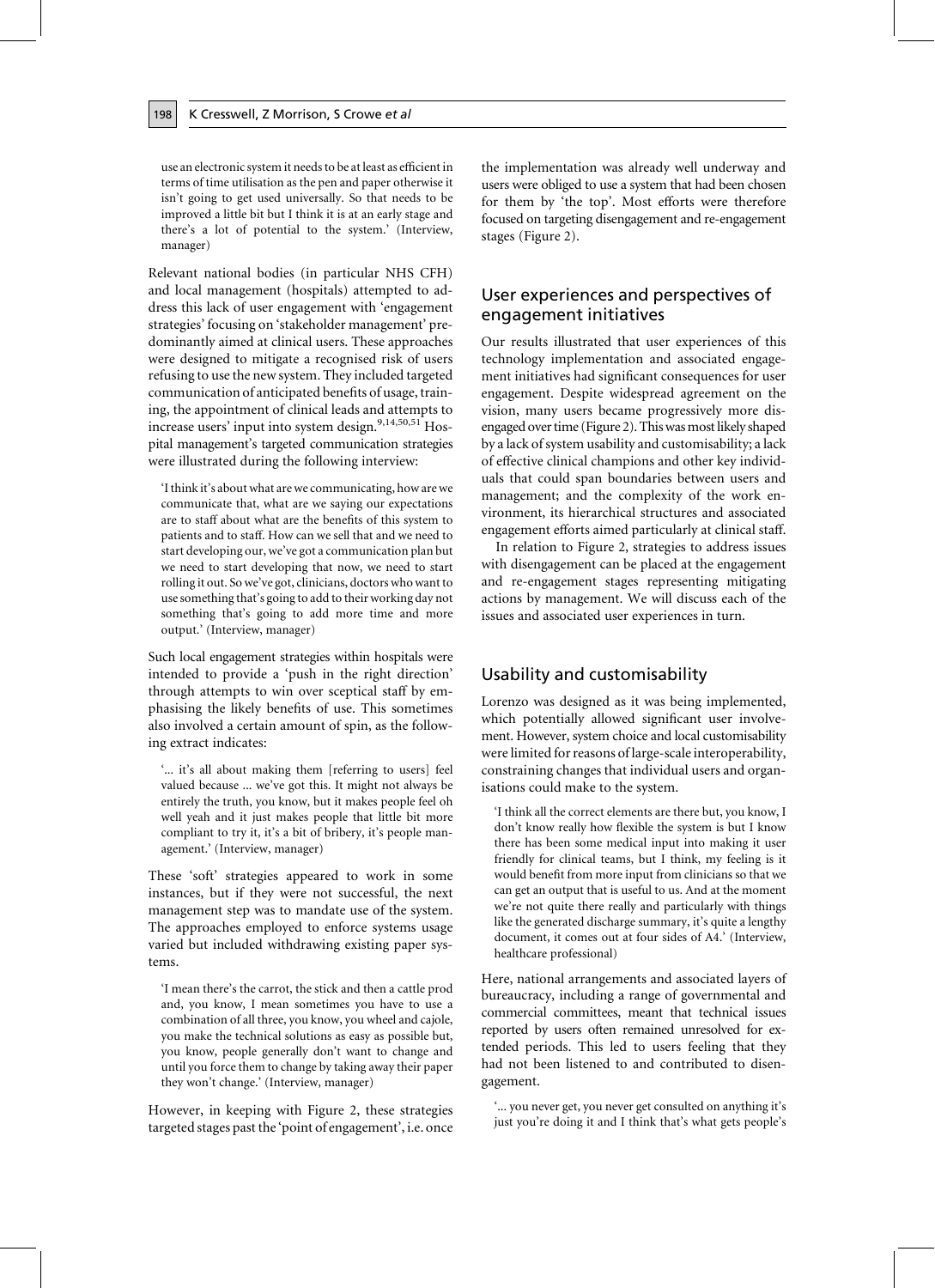backs up really, it's just that you're just expected to do it and there's no negotiation or, you know, this is why we're doing it or anything, it's just it's here, get on with it.' (Interview, healthcare professional)

This was compounded by the difficulties experienced with integrating Lorenzo with existing care practices. During the period of our data collection, most users reported that it caused them additional work without bringing the promised benefits.

'I think it would be a great system and I just don't think it works very well. I don't know if it's an appropriate system. It seems to have a lot of downfalls. But I can actually see the bigger picture that yes, it would be really good. I just think we are struggling a little bit with it.' (Interview, healthcare professional)

As a result, users often did not actively participate in communication, engagement and re-engagement efforts (which we refer to here as strategies that are designed to address recognised issues with disengagement) initiated by management, a situation which may have been exacerbated by concurrent changes in the health service and associated 'change fatigue'.<sup>52</sup>

'With all the other changes that are taking place in the health service I think it was just another thing that just people think if you ignore it, it will go away and of course that's not going to happen but that's quite often a perception in the health service with it being so big and there's much red tape that you can avoid things.' (Interview, manager)

Missed opportunities at the 'point of engagement' (Figure 2), together with a lack of systems functionality and performance, undermined subsequent engagement and re-engagement efforts. A failure to demonstrate to users that their concerns were being listened to and acted upon impacted on users' willingness to invest time and effort in making the new system work and on the credibility of engagement efforts, which were described by some users as a 'façade' and 'tokenistic', designed to persuade them to use a system that was viewed as lacking fitness for purpose. This contributed to disengagement, resistance and a feeling that there was no real involvement in decision making.

'... but we're only little cogs in a little wheel so they won't listen to us so ... yea, we don't get listened to ... I'm still waiting three weeks down the line to get my fax machine, to get a gateway on my fax machine so I can start faxing again properly cause our fax machine they gave us in the first place wasn't fit for purpose cause it only does thin paper and the cards we have to fax are thick, I mean just something as simple as that....' (Interview, healthcare professional)

# Champions and other key individuals

199

There is evidence that the appointment of clinical leads and 'boundary spanners' can be effective as these individuals often have an insight into 'both worlds': management and clinical.<sup>10,42,53</sup> Indeed, we found the use of such local champions to be valued by system users and hospital management. As a result, their expertise and influence were harnessed where possible.

'And so you don't go in and say right we're going to do business process management, you know, you have to facilitate it in such a way that you're using their language, that you can convert, you can translate. So I was almost like an interpreter for them in terms of, you know, no you don't go in and say that, don't you dare do that to them, leave them alone I'll do this bit. And there's also something about the clinicians, either they rate you or they don't, you've either got the credibility or you haven't and I think that was quite important.' (Interview, healthcare professional)

However, centrally appointed, national champions were viewed by some users as lacking credibility because effective two-way communication between those individuals and users did not occur. Similarly, a number of users stated that some clinical leads, despite their clinical background, did not seem to be connected closely enough to those that they were appointed to represent (i.e. clinicians).

'I mean they talk about having clinicians as part of the developers but they're clinicians that haven't been clinicians for such a long time. I mean there's [Name] what's his name who's ... Who's an anaesthetist or was an anaesthetist but when was the last time he ever had to input anything on a computer to do anything with a patient, probably never.' (Interview, healthcare professional)

### Clinical engagement versus user engagement

We further found that, despite a strategy of engaging clinical staff, guided by local management assumptions that if consultants could be 'won over' then other staff groups would follow, senior consultants did often not engage in local implementation discussions possibly because they had already reached the disengagement stage (Figure 2).

'Well yeah consultants are kind of, they don't come to events you go to them and it's making sure you go to the right events and get the right sort of message or you get one or two consultants, they don't need to be enthused about the benefit ... they just need to understand the agenda and have a view, it might be a negative view but at least they're talking about Lorenzo. So we're actually starting to engage with what we would class as the senior stakeholders across the two sites, deliberately engaging consultants...' (Interview, manager)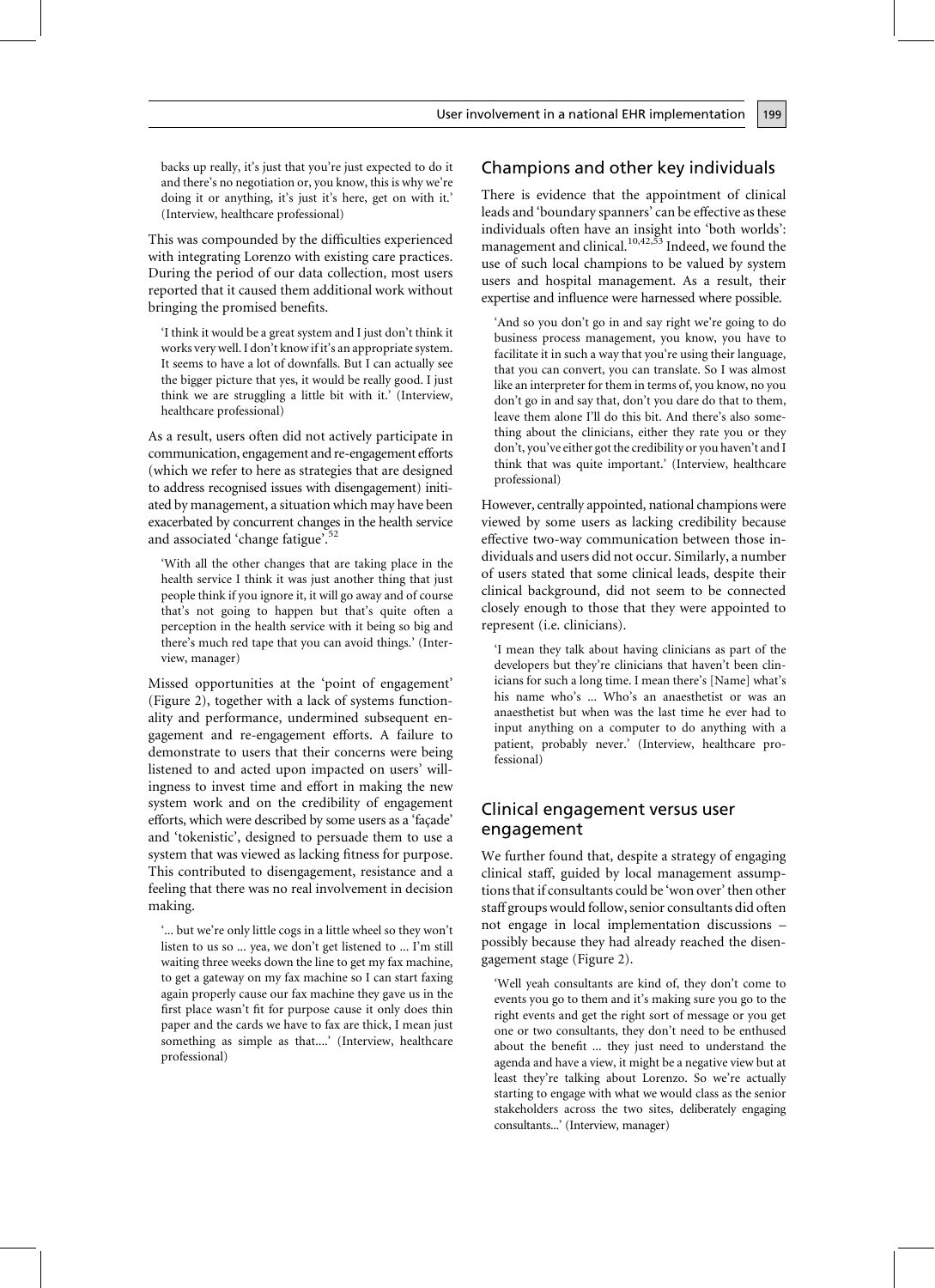This may be partly due to the nature of consultants' work environment, where the timely delivery of patient care often took priority.

'Clinicians are also, if they change their working practice to use these new systems then their tolerance of failure would I think be a lot less than maybe an accountant or a traditional user just because of the nature of what they're doing. (...) I don't mean tolerance as in getting cross, they need access because the sort of environment they're in, then if something isn't working and their process depends on it, you can't say to the patient, "Just sit there for 20 minutes while I hang on at the service desk, everything's going to be fine".' (Interview, manager)

The important role of senior consultants in the hierarchical structures within health care to some extent justifies the focus on clinical engagement, as does the fact that they can be both users and managers. This approach to engagement was therefore based on the idea of opinion leadership, with consultants mandating local use. However, consultants delegated many responsibilities, including data input into Lorenzo, to their juniors. These arrangements created a situation in which consultants were often the clinicians with the least exposure to using Lorenzo.

'I think it's more to do with the hierarchy of the clinical team in that the more junior you are in that clinical team the more of the admin stuff that you get to do. Or you're asked to do, you're expected to do. And a lot of that admin stuff is documenting in the clinical notes. So acting as scribe on the ward round or being asked to place a request for a patient or whatever and they're the duties that Lorenzo supports. So the junior doctors have got more exposure to the system earlier than the senior members of the staff which then creates its own problem in that the seniors are then more reluctant to expose themselves with a new product...' (Interview, manager)

In addition, our results indicated that the engagement of non-clinical stakeholders, who were often the most frequent users of the early Lorenzo functionality, received far less attention. As a result, these users were often disengaged, disillusioned and frustrated.

# **Discussion**

### Summary of main findings

This work has enabled us to describe and understand the consequences of the various engagement approaches employed in the context of the national implementation of Lorenzo. The longitudinal nature of this work has furthermore allowed us to appreciate how this evolved over time, which has been important in facilitating the appropriate adaptation of the existing, commercially orientated model of user engagement for use in the context of studying large-scale EHR implementation (Figures 1 and 2).<sup>5</sup> Despite the presence of an overall vision at the 'point of engagement', local engagement efforts have been negatively influenced by a lack of user involvement in procurement decisions as well as implementation timelines, and the nature of the Lorenzo system itself, which was perceived to lack usability and customisability. These factors resulted in notable disengagement of users. The re-engagement efforts we observed were often approached as risk mitigation strategies to prevent further alienation of users, but such strategies had already missed an important opportunity to initiate engagement (i.e. the 'point of engagement'). Drawing on local clinical champions and boundary spanners was found to have the potential to facilitate re-engagement to some extent, but non-clinical staff (often the most frequent users of the functionality) were particularly neglected in relation to engagement and re-engagement efforts.

### Strengths and limitations of this work

Our results have built on the existing literature, which to date has not considered the complex issue of user engagement in the context of national EHR implementations (see Figure 2). By researching sites longitudinally, we have been able to describe local and national engagement strategies employed and understand the effects of these on users, and the potential mechanisms involved.

However, our work is not without its limitations. We have, despite being able to trace developments over time, investigated the early stages of Lorenzo implementation only, resulting in limited insights into the more embedded use of the system. In addition, our clear rationale for focusing on one type of national EHR system due to its unique features (i.e. Lorenzo) means that the transferability of our findings to other EHR systems and contexts would benefit from further consideration.

# Considering our findings in relation to the wider literature

Our results have shown how a national 'top-down' EHR implementation conflicted with the notion of user engagement itself, illustrated by political pressure to implement centrally procured systems, whereby users lacked system choice and customisability. In line with this, other authors have argued that participation in government initiatives may not be as participatory as it may first appear; eventually certain governmental objectives need to be achieved, with the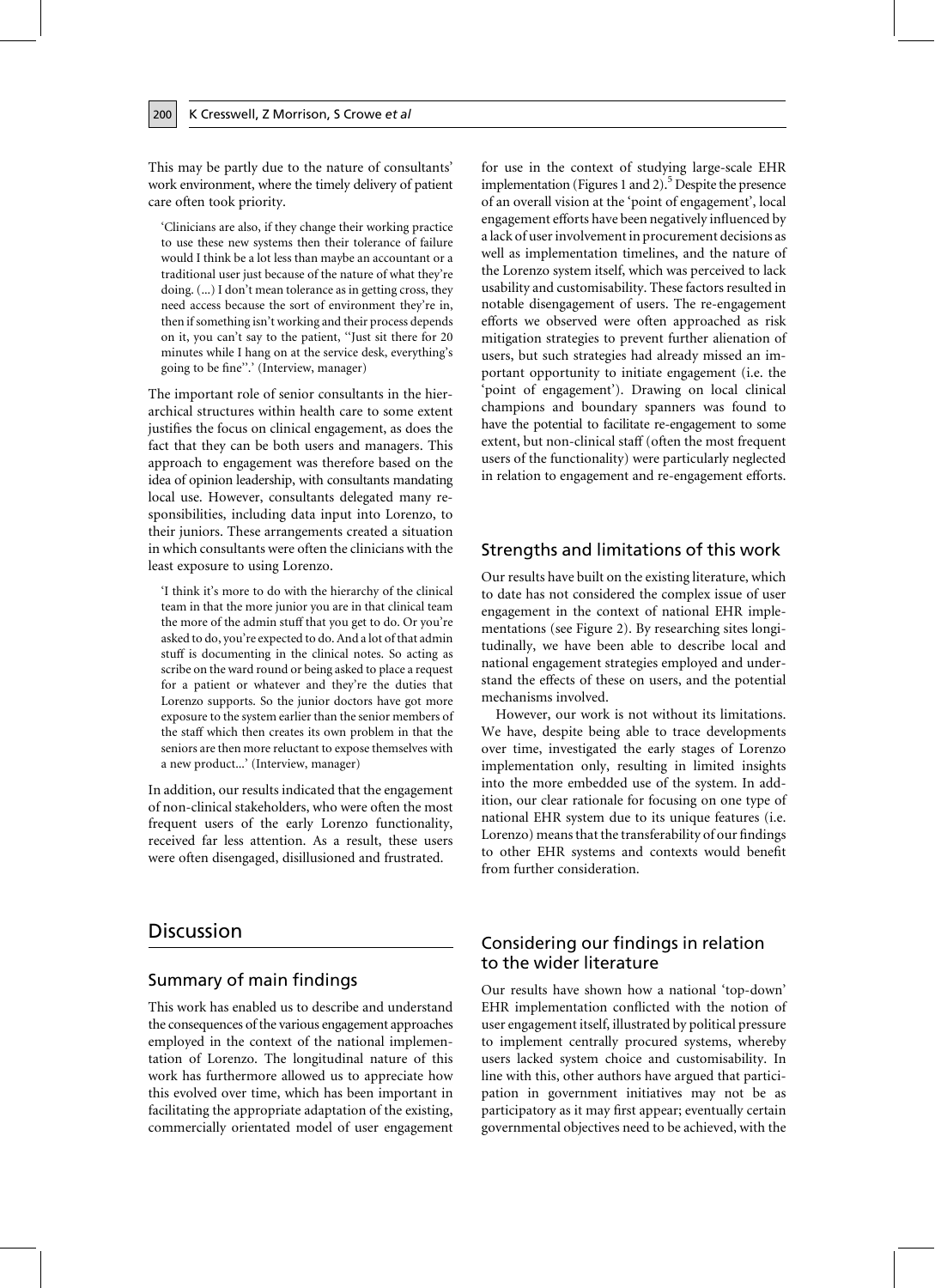result that these objectives may at some point become 'too important' to be participatory.<sup>54</sup>

Ideally, users would be involved in all aspects of systems choice, interface design, evaluation, implementation and sustained development of the software to ensure that their needs are reflected in software design. $6-25$  Such efforts should focus on the 'point of engagement' building a solid basis for the future, as opposed to targeting the disengagement and re-engagement stages. That said, we accept that any approach to engagement needs to be tailored to the local situation, balancing the requests of users with organisational and strategic requirements. For example, it is likely that some user requests will contradict others, or requests may adversely affect organisational functioning. This therefore necessitates a careful balancing act of diverse priorities by the implementers.

The literature suggests that user engagement is most effective if the system is 'home-grown' and customisable.<sup>45,55</sup> More typically in such scenarios, a local need is identified and users themselves slowly, often over a period of decades and supported by local management, change the system to address this need.<sup>56</sup> Here, engagement is inherent in the development process as implementation is driven by users. However, a small-scale, evolutionary approach does not address large-scale interoperability. It is also becoming less affordable and in many cases felt to be less attractive because of the slow pace of development.<sup>56</sup>

Overall, effective user engagement in large-scale EHR implementations is complex and in some respects even contradictory. The question of how users can be involved whilst at the same time achieving some degree of system interoperability remains, but our work has highlighted the importance of the initial 'point of engagement' and the effect of 're-engagement' strategies. In an ideal scenario, the word 'engagement' would hardly be mentioned as it would simply 'be there' without the need for any mitigation strategies to re-engage disengaged users. Our study supports previous research which found that the issue of engagement only seemed to become important when it was identified as a risk to implementation 'success', or offered a retrospective explanation for an implementation being perceived to be a 'failure'.<sup>57,58</sup> Users may be primed to this and labels such as 'stakeholder engagement strategies' may therefore arouse such questions as: 'is there any reason why I should not be engaged?'. This could further undermine the concept of engagement and contribute to user alienation and resistance to implementation.

201

### Implications for policy, practice and research

It is not within the remit of this paper to debate whether a national EHR implementation approach is an optimal strategy, so we concentrate our thoughts on how to facilitate engagement from this point forward (see Box 2 for a summary). Our suggestions may also be transferable to other large-scale IT implementations in the healthcare sector.

In line with the new strategic IT direction of the UK government, with a growing emphasis on local systems choice,<sup>59</sup> we expect some of the problematic complexities of a centralised, national approach to diminish in future. For example, devolving of engagement responsibilities to individual hospitals is likely to continue and to be facilitated by more local input in systems choice and tailoring of local systems. However, it is important to recognise that future implementation efforts will be likely to require continuous re-engagement strategies as the 'point of engagement', initially promising as it built on a common vision, has received far too little attention. The English implementation context will probably therefore continue to be characterised by retrospective risk mitigation strategies in relation to engagement and re-engagement, as opposed to the preferable focus on the initial 'point of engagement'.

Box 2 Recommendations emerging from our work to facilitate user engagement in largescale IT initiatives in health care

- There is a need to establish a common vision and have user input in systems choice. The focus here should be on the 'point of engagement' as opposed to targeting already disengaged users.
- The system needs to be adequate and customisable.
- Management's engagement efforts need to be real as opposed to tokenistic.
- Focus on not only clinical but user engagement.
- Allocate sufficient time for as much organic engagement to occur as possible.
- Draw on effective (not tokenistic) translators between user and management worlds.
- Explore more effective use of incentives for those who use as opposed to focusing on engaging non-users.
- Get the balance right between encouraging and mandating use.
- Users need to actively participate in management's engagement efforts.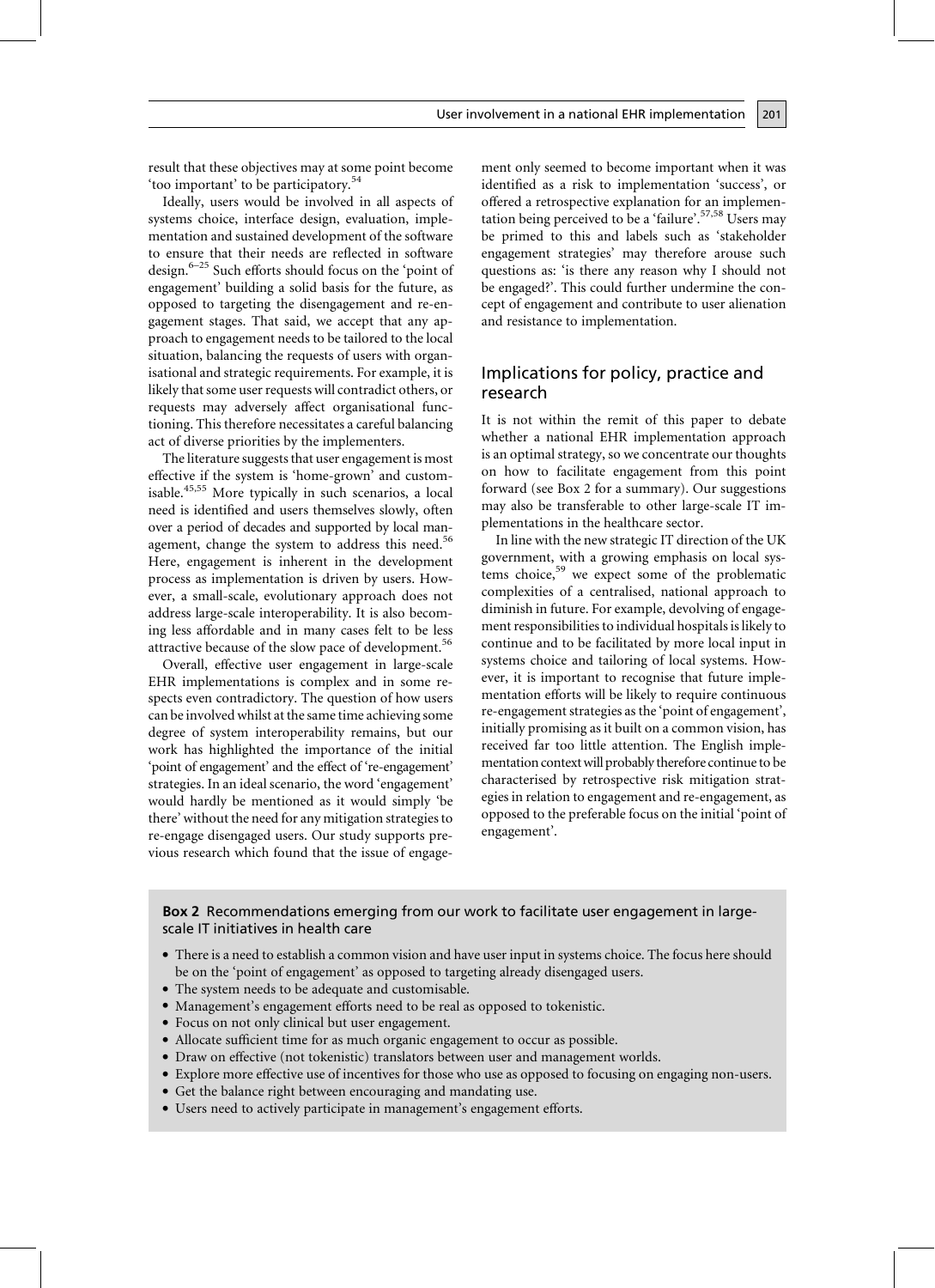The implications for similar ventures internationally may also be considered. First, a focus on the initial 'point of engagement' is vital. This can be achieved by building on a common vision and user input in systems choice, which may have to be local by definition. Second, there is a need to realise that if the system being implemented is perceived as inadequate and has limited capability for customisation to local needs, engagement strategies are likely to fail. Management focus should therefore be not on engagement per se, but on finding a solution that works for as many members of the organisation as possible to improve business processes as well as ways of working. Conversely, trying to impose a new computer system that is perceived as inadequate by users without the opportunity for it to be changed in appropriate timescales is likely to act as an insurmountable barrier to achieving any degree of user buy-in.

In addition, we argue for the need for user representation to go beyond a reliance on medical consultants to understand and promote the views of diverse staff groups involved in the delivery of health care. The participation of representatives of clinicians, administrative staff and patients, in numbers that reflect the scale of the planned eHealth implementation, should enhance meaningful user engagement and reduce the challenges to implementing. Furthermore, this could enrich system functionality through closer alignment with the needs of the service for which it is intended. This form of engagement undoubtedly takes time: users' time, the time to communicate with and listen to users, time to revise implementation strategies if necessary and time to customise the product. In addition, sufficient resources will be required to facilitate the availability of users to participate in engagement initiatives whilst fulfilling the requirements of their employment.

We also accept that engagement strategies may lose momentum for reasons that may not be anticipated. In these instances, there are strategies that can help reengage users. For example, having a dedicated individual to whom users can feed back problems on behalf of a group or community of users may facilitate two-way communication between users and implementers. Our findings indicate that face-to-face contact is often preferred. It is also important that any such designated individual has the capacity to understand users' perspectives and their working environment. This does not necessarily require a person with a clinical background, but it needs someone capable of taking the boundary spanner role, who is able to 'translate' between management and users and build bridges between them.

We offer our model of user engagement in the context of national EHR implementations (Figure 2) as a starting point for conceptualising a complex phenomenon and emphasise the need to test and develop it further. It is important that future developments draw on relevant, existing models from other sectors as user engagement does not only present a problem in the context of healthcare IT.

# Conclusions

Effective user engagement is critical for the successful implementation of EHR systems but extremely challenging to achieve, particularly in the context of attempting to implement a large-scale, complex and nationally procured system such as Lorenzo. In order to maximise the chances of success for similar initiatives internationally, it is important to allow local organisations to engage end users effectively, facilitate organic approaches to engagement and genuinely encourage and respond to user input at all stages of the implementation process. This includes focusing efforts on the initial 'point of engagement' by building on a common vision and by allowing user input into system choice. Mitigation strategies can be helpful but there is a need to recognise that these are often focused on reengagement.

Approaches need to shift from mechanistic models of clinical engagement-disengagement-re-engagement towards models that recognise the importance of the 'point of engagement', drivers for different groups of users, the need for continuous communication and key local individuals who are capable of being boundary spanners.

In relation to the implementation of EHRs in England, the new governmental direction including greater local systems choice and the resulting devolvement of engagement activities to individual hospitals is likely to facilitate user re-engagement.<sup>60</sup> However, local efforts will need to focus on implementing software that is fit for purpose, which can be realised by user-informed design, and the coherent communication of the implementation strategy if users are to trust that their efforts to make the system work will eventually result in benefits.

#### **ACKNOWLEDGEMENTS**

We are grateful to the participating hospitals for supporting this work and to all interviewees who kindly gave their time. Throughout the process of undertaking this work we have had helpful support from colleagues at the NHS Connecting for Health Evaluation Programme led by Richard Lilford and supported by Lee Priest, Nathalie Maillard and Jo Foster. Lee Priest also represented the funders on our independent project steering committee, which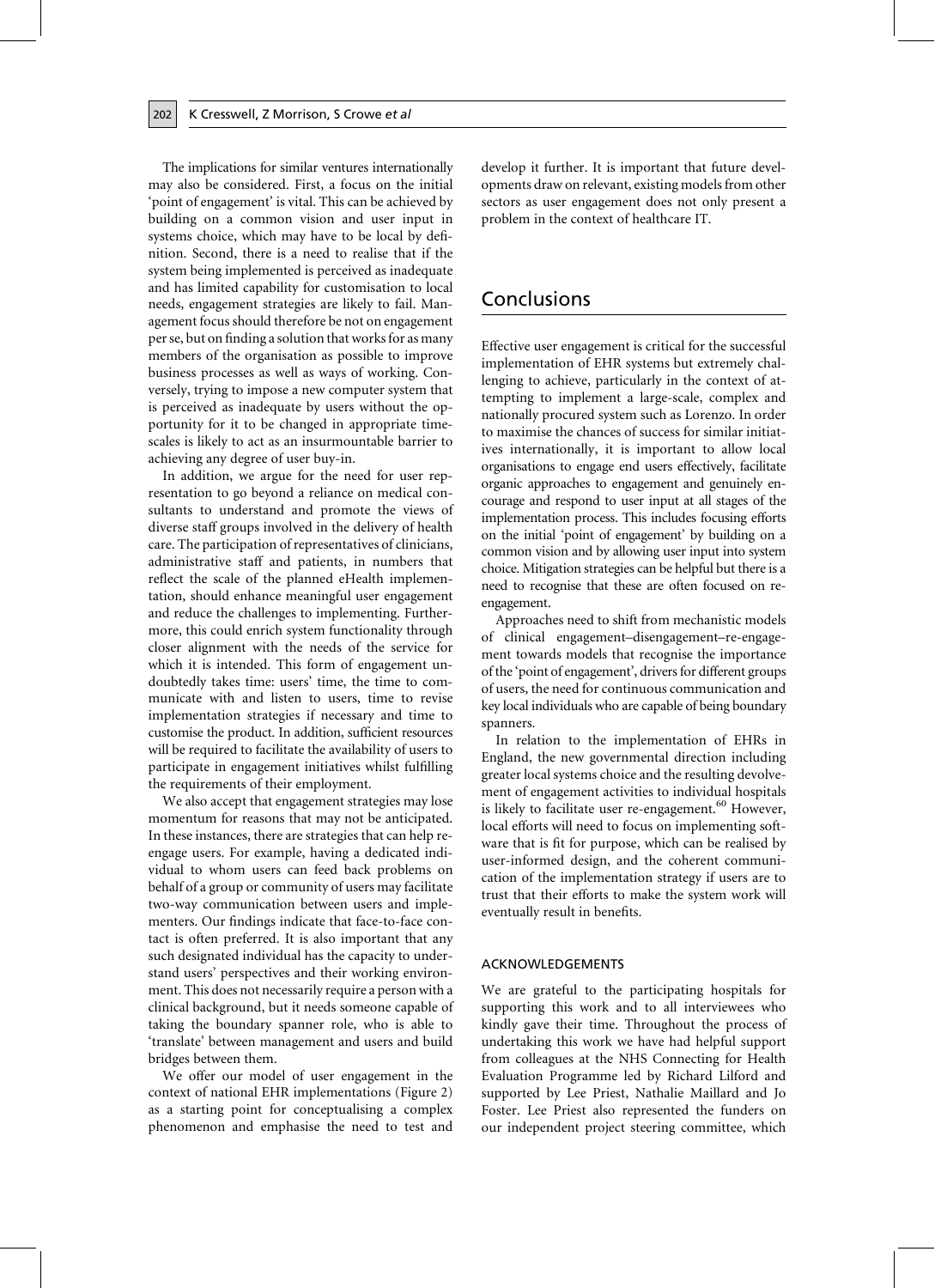was chaired by David Bates. Other members of this committee included Martin Buxton, Antony Chuter, Ian Cowles and Kathy Mason. We also acknowledge the support of the National Institute for Health Research through the Comprehensive Clinical Research Network.

### **CONTRIBUTORS**

AS conceived this study and KC led on writing the paper, with ZM, SC and AR collecting data, developing ideas and commenting on various drafts. AS and KC are guarantors.

### **REFERENCES**

- 1 Mort M and Smith A. Beyond information: intimate relations in sociotechnical practice. Sociology 2009;  $43(2):215-31.$
- 2 Burton L, Anderson G and Kues I. Using electronic health records to help coordinate care. Milbank Quarterly 2004;82(3):457-81.
- 3 Black A, Car J, Pagliari C, Anandan C and Cresswell K. The impact of ehealth on the quality and safety of health care: a systematic overview. PLoS Medicine 2011;8(1).
- 4 Ferlie EB and Shortell SM. Improving the quality of health care in the United Kingdom and the United States: a framework for change. Milbank Quarterly 2001;79(2):281-5.
- 5 O'Brien HL and Toms EG. What is user engagement? A conceptual framework for defining user engagement with technology. Journal of the American Society for Information Science 2008;59(6):938-55.
- 6 Austin CJ, Hornberger KD and Shmerling JE. Managing information resources: a study of ten healthcare organizations. Journal of Healthcare Management 2000; 45(4):229-38.
- 7 Beuscart-Zephir MC, Anceaux F, Crinquette V and Renard JM. Integrating users' activity modeling in the design and assessment of hospital electronic patient records: the example of anesthesia. International Journal of Medical Informatics 2001;64(2-3):157-71.
- 8 Bossen C. Test the artefact develop the organization. The implementation of an electronic medication plan. International Journal of Medical Informatics 2007;76(1):  $13 - 21.$
- 9 Dagroso D, Williams PD, Chesney JD, Lee MM, Theoharis E and Enberg RN. Implementation of an obstetrics EMR module: overcoming user dissatisfaction. Journal of Healthcare Information Management 2007;21(1):87-94.
- 10 De Mul M, Berg M and Hazelzet JA. Clinical information systems: CareSuite from Picis. Journal of Critical Care 2004;19(4):208-14.
- 11 Doebbeling BN, Chou AF and Tierney WM. Priorities and strategies for the implementation of integrated informatics and communications technology to improve evidence-based practice. Journal of General Internal Medicine 2006;21(Suppl 2):S50-7.

12 Hendy J, Reeves BC, Fulop N, Hutchings A and Masseria C. Challenges to implementing the National Programme for Information Technology (NPfIT): a qualitative study. BMJ 2005;331(7512):331-6.

- 13 Nikula RE. Why implementing EPRs does not bring about organizational changes - a qualitative approach. Studies in Health Technology and Informatics 2001; 84:666-9.
- 14 Puffer MJ, Ferguson JA, Wright BC et al. Partnering with clinical providers to enhance the efficiency of an EMR. Journal of Healthcare Information Management 2007;21(1):24-32.
- 15 Scott JT, Rundall TG, Vogt TM and Hsu J. Kaiser Permanente's experience of implementing an electronic medical record: a qualitative study. BMJ 2005; 331(7528):1313-16.
- 16 Sicotte C, Pare G, Moreault M-P and Paccioni A. A risk assessment of two interorganizational clinical information systems. Journal of the American Medical Informatics Association 2006;13(5):557-66.
- 17 Snyder R, Weston MJ, Fields W, Rizos A and Tedeschi C. Computerized provider order entry system field research: the impact of contextual factors on study implementation. International Journal of Medical Informatics 2006;75(10):730-40.
- 18 Van Ginneken AM. The computerized patient record: balancing effort and benefit. International Journal of Medical Informatics 2002;65(2):97-119.
- 19 Car J, Anandan C, Black A et al. The Impact of eHealth on the Quality  $\&$  Safety of Healthcare – a systematic overview and synthesis of the literature. Report for the NHS Connecting for Health Evaluation Programme, 2008. Available at: www1.imperial.ac.uk/resources/ 32956FFC-BD76-47B7-94D2-FFAC56979B74/
- 20 Catwell L and Sheikh A. Information technology (IT) system users must be allowed to decide on the future direction of major national IT initiatives. But the task of redistributing power equally amongst stakeholders will not be an easy one. Informatics in Primary Care 2009;  $17(1):1-4.$
- 21 Duggan C. Implementation evaluation. HIM professionals share their experiences bringing health IT online. Journal of AHIMA 2006;77(6):52-5.
- 22 Fenton SH, Giannangelo K and Stanfill M. Essential people skills for EHR implementation success. Journal of AHIMA 2006;77(6):60.
- 23 Giuse DA and Kuhn KA. Health information systems challenges: the Heidelberg conference and the future. International Journal of Medical Informatics 2003;69(2- $3):105 - 14.$
- 24 Keshavjee K, Bosomworth J, Copen J et al. Best practices in EMR implementation: a systematic review. AMIA Annual Symposium Proceedings 2006;982.
- 25 Ovretveit J, Scott T, Rundall TG, Shortell SM and Brommels M. Improving quality through effective implementation of information technology in healthcare. International Journal for Quality in Health Care 2007;(5):259-66.
- 26 Bendoly E and Speier C. Silver bullet junkies and the codifiers that love them: behavioral roots behind a legacy of bad modeling and use. Decision Sciences  $2008;39(2).$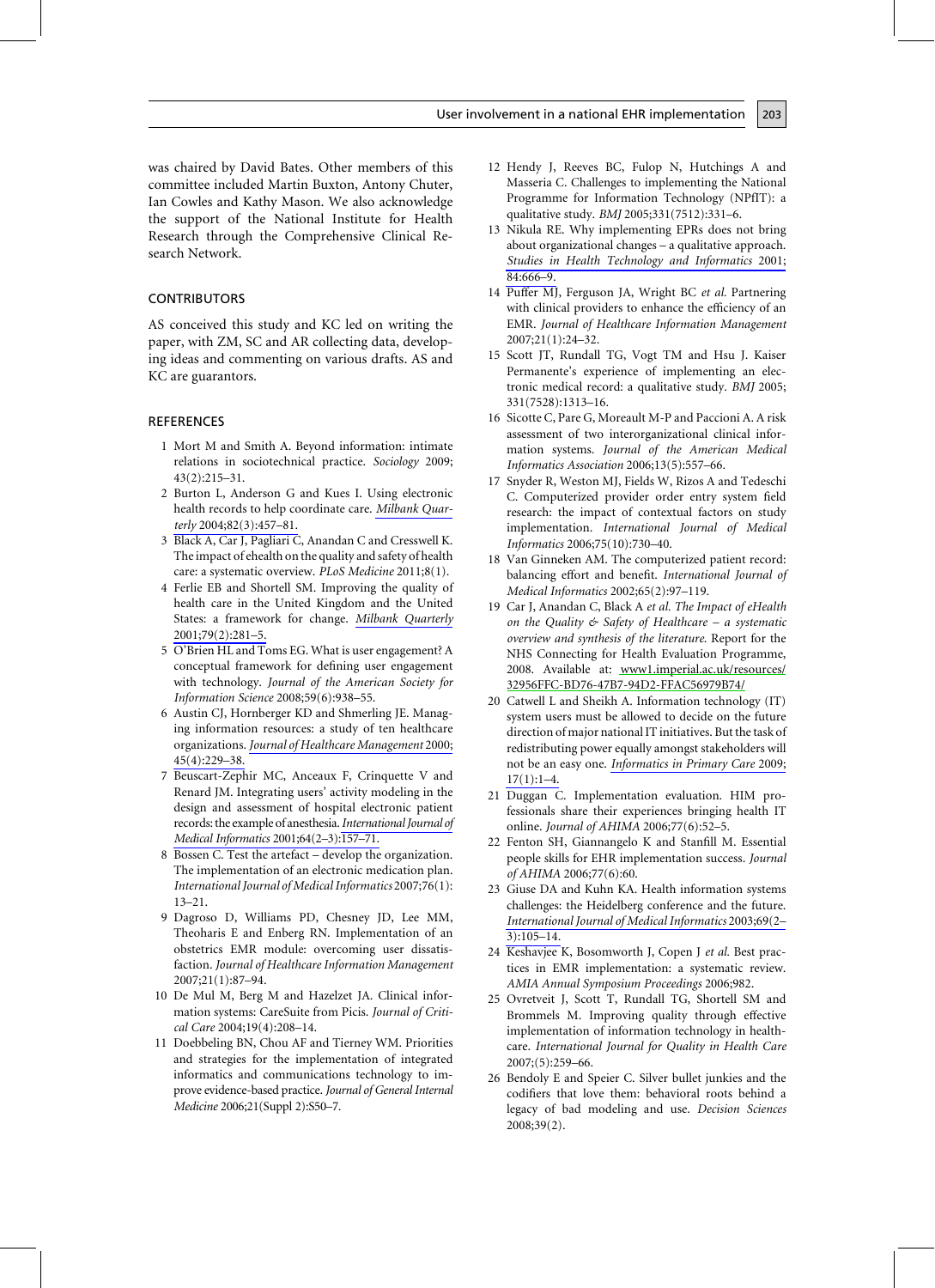- 27 Jakobs K, Procter R and Williams R. Standardisation and implementation of information technology. Proceedings of the International Resource Management Association 2001;192-5.
- 28 Robertson A, Cresswell K, Takian A, Petrakaki D, Crowe S and Cornford T. Implementation and adoption of nationwide electronic health records in secondary care in England: qualitative analysis of interim results from a prospective national evaluation. BMJ 2010;341:c4564.
- 29 Coiera E. Building a national health IT system from the middle out. Journal of the American Medical Informatics Association 2009;16(3):271-3.
- 30 Cresswell K, Ali M, Avery A et al. The Long and Winding Road ... An Independent Evaluation of the Implementation and Adoption of the National Health Service Care Records Service (NHS CRS) in Secondary Care in England. http://www.haps.bham.ac.uk/publichealth/cfhep/005. shtml (accessed 9 May 2011).
- 31 Sheikh A, Cornford T, Barber N et al. Implementation and adoption of nationwide electronic health records in secondary care in England: final qualitative results from a prospective national evaluation in 'early adopter' hospitals. BMJ 2011;343:6054.
- 32 George A and Bennett A. Case Studies and Theory Development in the Social Sciences. MIT Press: Cambridge, MA, 2005.
- 33 Stake RE. The Art of Case Study Research. SAGE: London, 1995.
- 34 Yin R. Case Study Research, Design and Methods. SAGE: London, 2009.
- 35 Crowe S, Cresswell K, Robertson A, Huby G, Avery A and Sheikh A. The case study approach. BMC Medical Research Methodology 2011;11(1):100.
- 36 Coiera E. Four rules for the reinvention of health care. BMJ 2004;328(7449):1197-9.
- 37 Chiasson M, Reddy M, Kaplan B and Davidson E. Expanding multi-disciplinary approaches to healthcare information technologies: what does information systems offer medical informatics? International Journal of Medical Informatics 2007;76:S89-97.
- 38 Doolin B and Lowe A. To reveal is to critique: actornetwork theory and critical information systems research. Journal of Information Technology 2002;17:69-78.
- 39 Prout A. Actor-network theory, technology and medical sociology: an illustrative analysis of the metered dose inhaler. Sociology and Health & Illness 1996;  $18(2):198 - 219.$
- 40 Aarts J, Doorewaard H and Berg M. Understanding implementation: the case of a computerized physician order entry system in a large Dutch university medical center. Journal of the American Medical Informatics Association 2004;11(3):207-16.
- 41 Pare G. Implementing clinical information systems: a multiple-case study within a US hospital. Health Services Management Resarch 2002;15(2):71–92.
- 42 Yusof MM, Kuljis J, Papazafeiropoulou A and Stergioulas LK. An evaluation framework for health information systems: human, organization and technology-fit factors (HOT-fit). International Journal of Medical Informatics 2008;77(6):386-98.
- 43 Miles MB and Huberman AM. Qualitative Data Analysis. SAGE: Thousand Oaks, CA, 1994.
- 44 Mason J. Qualitative Researching. SAGE: London, 2002.
- 45 Cresswell K and Sheikh A. The NHS Care Record Service (NHS CRS): recommendations from the literature on successful implementation and adoption. Informatics in Primary Care 2009;17(3):153-60.
- 46 Mair FS, May C, Finch T et al. Understanding the implementation and integration of e-health services. Journal of Telemedicine and Telecare 2007;13(Suppl  $1):36-7.$
- 47 Rogers E. Diffusion of Innovations. Free Press: New York, 1983.
- 48 Greenhalgh T, Robert G, Macfarlane F, Bate P and Kyriakidou O. Diffusion of innovations in service organizations: systematic review and recommendations. Milbank Quarterly 2004;82(4):581.
- 49 Department of Health. The National Programme for IT in the NHS. www.nao.org.uk/publications/0506/ department\_of\_health\_the\_nati.aspx (accessed 2 May  $2011$ ).
- 50 Smaltz DH, Callander R, Turner M et al. Making sausage - effective management of enterprise-wide clinical IT projects. Journal of Healthcare Information Management 2005; (2):48-55.
- 51 Eason K. A case study of socio-technical systems design within the NPfIT programme. Bayswater Institute Report, 2009.
- 52 Garside P. Are we suffering from change fatigue? Quality and Safety in Health Care 2004;13(2):89–90.
- 53 Greenhalgh T, Stramer K, Bratan T, Byrne E, Mohammad Y and Russell J. Introduction of shared electronic records: multi-site case study using diffusion of innovation theory. BMJ 2008;337:a1786.
- 54 Mosse D. The making and marketing of participatory development. In: van Ufford PQ and Giri AK (eds) Moral Engagement and Interventions in Development: contingencies and beyond. Routledge: London, 2004.
- 55 Boonstra A and Broekhuis M. Barriers to the acceptance of electronic medical records by physicians From systematic review to taxonomy and interventions. BMC Health Services Research 2010;10:231.
- 56 Murphy MF, Staves J, Davies A et al. How do we approach a major change program using the example of the development, evaluation, and implementation of an electronic transfusion management system. Transfusion 2009;49(5):829-37.
- 57 Erdley WS, Sackett K and Pope R. Tech versus touch: narrowing the great divide. Journal of Nursing Informatics 2003;7(2):26-33.
- 58 Brennan S. The biggest computer programme in the world ever! How's it going? Journal of Information Technology 2007;22(3):202-11.
- 59 Cabinet Office. Government ICT Strategy. www.cabinet office.gov.uk/content/government-ict-strategy (accessed 28 April 2011).
- 60 Public Accounts Committee. The National Programme for IT in the NHS: An update on the delivery of detailed care records systems. www.publications.parliament. uk/pa/cm201012/cmselect/cmpubacc/1070/1070.pdf (accessed 5 August 2011).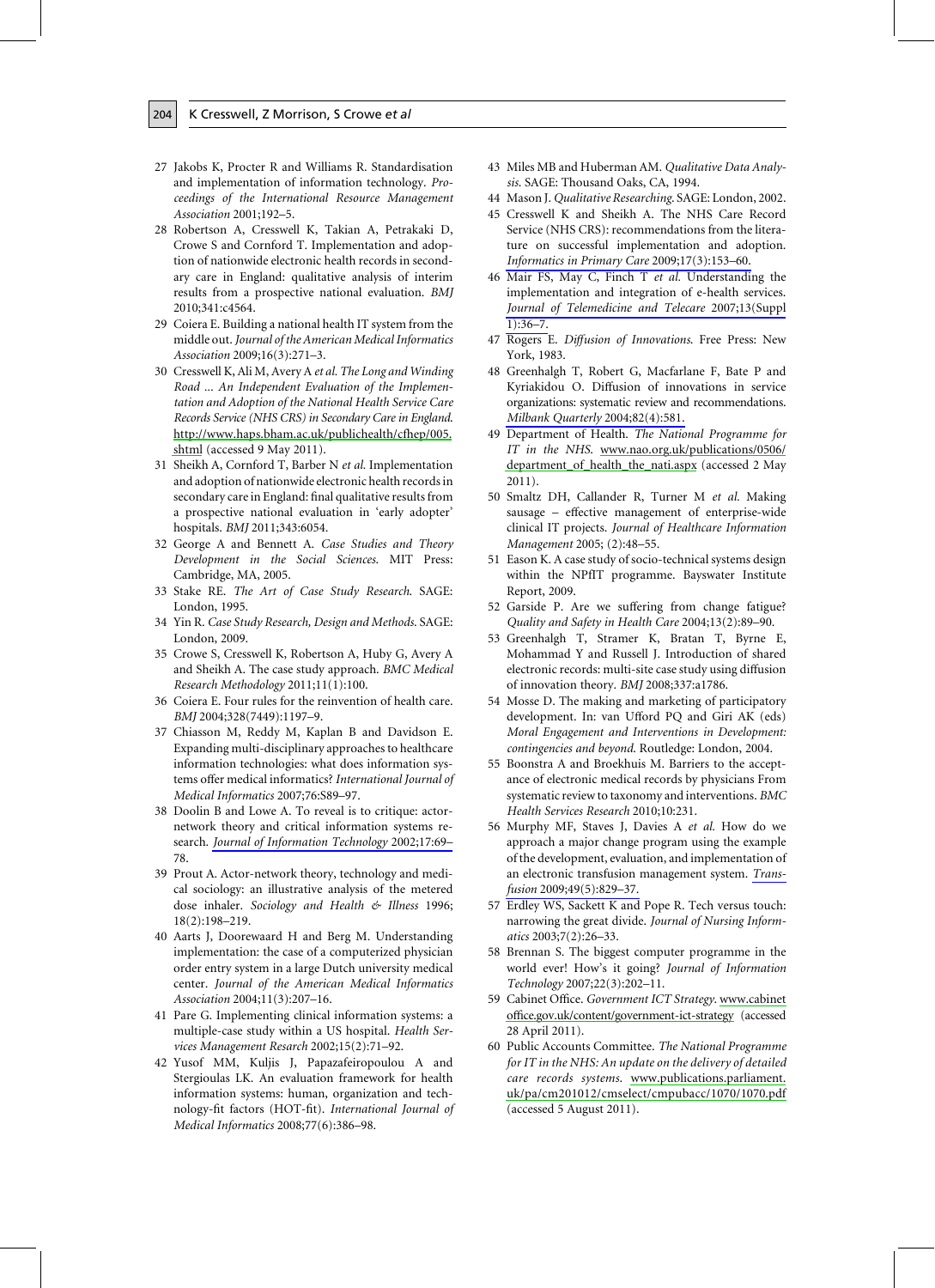- 61 Pare G, Sicotte C, Jaana M and Girouard D. Prioritizing the risk factors influencing the success of clinical information system projects. A Delphi study in Canada. Methods of Information in Medicine 2008;47(3):251-9.
- 62 Sprague L. Electronic health records: how close? How far to go? NHPF Issue Brief 2004;800:1-17.
- 63 Stevenson JE, Nilsson GC, Petersson GI and Johansson PE. Nurses experience of using electronic patient records in everyday practice in acute/inpatient ward settings: a literature review. Health Informatics Journal 2010;16(1):63-72.
- 64 Karsten H and Laine A. User interpretations of future information system use: a snapshot with technological frames. International Journal of Medical Informatics 2007;76:S136-40.
- 65 Vishwanath A and Scamurra DS. Barriers to the adoption of electronic health records: using concept mapping to develop a comprehensive empirical model. Health Informatics Journal 2007;13(2):119-34.
- 66 Yarbrough AK and Smith TB. Technology acceptance among physicians: a new take on TAM. Medical Care Research and Review 2007;64(6):650-72.
- 67 Halamka J, Aranow M, Ascenzo C et al. E-Prescribing collaboration in Massachusetts: early experiences from regional prescribing projects. Journal of the American Medical Informatics Association 2006;13(3):239-44.
- 68 Lium JT, Tjora A and Faxvaag A. No paper, but the same routines: a qualitative exploration of experiences in two Norwegian hospitals deprived of the paper based medical record. BMC Medical Informatics and Decision Making 2008;8(2):1-12.
- 69 Ludwick DA and Doucette J. Adopting electronic medical records in primary care: lessons learned from health information systems implementation experience in seven countries. International Journal of Medical Informatics 2009;78(1):22-31.
- 70 Moen A. A nursing perspective to design and implementation of electronic patient record systems. Journal of Biomedical Informatics 2003;36(4–5):375–8.
- 71 Rose AF, Schnipper JL, Park ER, Poon EG, Li Q and Middleton B. Using qualitative studies to improve the usability of an EMR. Journal of Biomedical Informatics 2005;38(1):51-60.
- 72 Schiff GD and Bates DW. Can electronic clinical documentation help prevent diagnostic errors? New England Journal of Medicine 2010;362(12):1066–9.
- 73 Ham C, Kipping R and McLeod H. Redesigning work processes in health care: lessons from the National Health Service. Milbank Quarterly 2003;81(3):415-39.
- 74 Yasnoff WA, Humphreys BL, Overhage JM et al. A consensus action agenda for achieving the national health information infrastructure. Journal of the American Medical Informatics Association 2004;11(4):332-8.
- 75 Davidson E and Chiasson M. Contextual influences on technology use mediation: a comparative analysis of electronic medical records systems. European Journal of Information Systems 2005;14(1):6–18.
- 76 Goroll AH, Simon SR, Tripathi M, Ascenzo C and Bates DW. Community-wide implementation of health information technology: the Massachusetts eHealth collaborative experience. Journal of the American Medical Informatics Association 2009;16(1):132-9.

77 Greenhalgh T, Stramer K, Bratan T, Byrne E, Russell J and Potts HWW. Adoption and non-adoption of a shared electronic summary record in England: a mixedmethod case study. BMJ 2010;340(jun16 4):c3111.

- 78 James D, Hess S, Kretzing JE and Stabile ME. Showing 'what right looks like' - how to improve performance through a paradigm shift around implementation thinking. Journal of Healthcare Information Management 2007;21(1):54-61.
- 79 Kelly CS. Perinatal computerized patient record and archiving systems: pitfalls and enhancements for implementing a successful computerized medical record. Journal of Perinatal and Neonatal Nursing 1999;  $12(4):1-14.$
- 80 Townes PG Jr, Benson DS, Johnston P and Vaughn C. Making EMRs really work: the Southeast Health Center experience. Journal of Ambulatory Care Management 2000;23(2):43-52.
- 81 Van der Meijden MJ, Tange H, Troost J and Hasman A. Development and implementation of an EPR: how to encourage the user. International Journal of Medical Informatics 2001;64(2):173-85.
- 82 Clemmer TP. Computers in the ICU: where we started and where we are now. Journal of Critical Care  $2004; (4):201 - 7.$
- 83 Lorenzi NM, Smith JB, Conner SR and Campion TR. The Success Factor Profile for clinical computer innovation. Studies in Health Technology and Informatics 2004;107:1077-80.
- 84 Pendergast DK and Buchda VL. Charting the course, a quality journey. Nursing Administrator Quarterly 2003;  $27(4):330-5.$
- 85 Quinzio L, Junger A, Gottwald B et al. User acceptance of an anaesthesia information management system. European Journal of Anaesthesiology 2003;20(12):967- $72.$
- 86 Rose J, Jones M and Truex D. Socio-theoretic accounts of IS: the problem of agency. Scandinavian Journal of Information Systems 2005;17(1):133-52.
- 87 Crosson JC, Stroebel C, Scott JG, Stello B and Crabtree BF. Implementing an electronic medical record in a family medicine practice: communication, decision making, and conflict. Annals of Family Medicine 2005;  $3(4):307-11.$
- 88 Granlien MF, Hertzum M and Gudmundsen J. The gap between actual and mandated use of an electronic medication record three years after deployment. Studies in Health Technology and Informatics 2008;136:419-24.
- 89 Ash J and Berg M. Report of conference Track 4: sociotechnical issues of HIS. International Journal of Medical Informatics 2003;69(2-3):305-6.
- 90 Mechanic D. Rethinking medical professionalism: the role of information technology and practice innovations. Milbank Quarterly 2008;86(2):327-58.
- 91 Adler KG. How to successfully navigate your EHR implementation. Family Practice Management 2007;  $14(2):33-9.$
- 92 Klein KJ and Sorra JS. The challenge of innovation implementation. Academy of Management Review 1996;  $21(4):1055 - 80.$
- 93 Lu Y-C, Xiao Y, Sears A and Jacko JA. A review and a framework of handheld computer adoption in health-